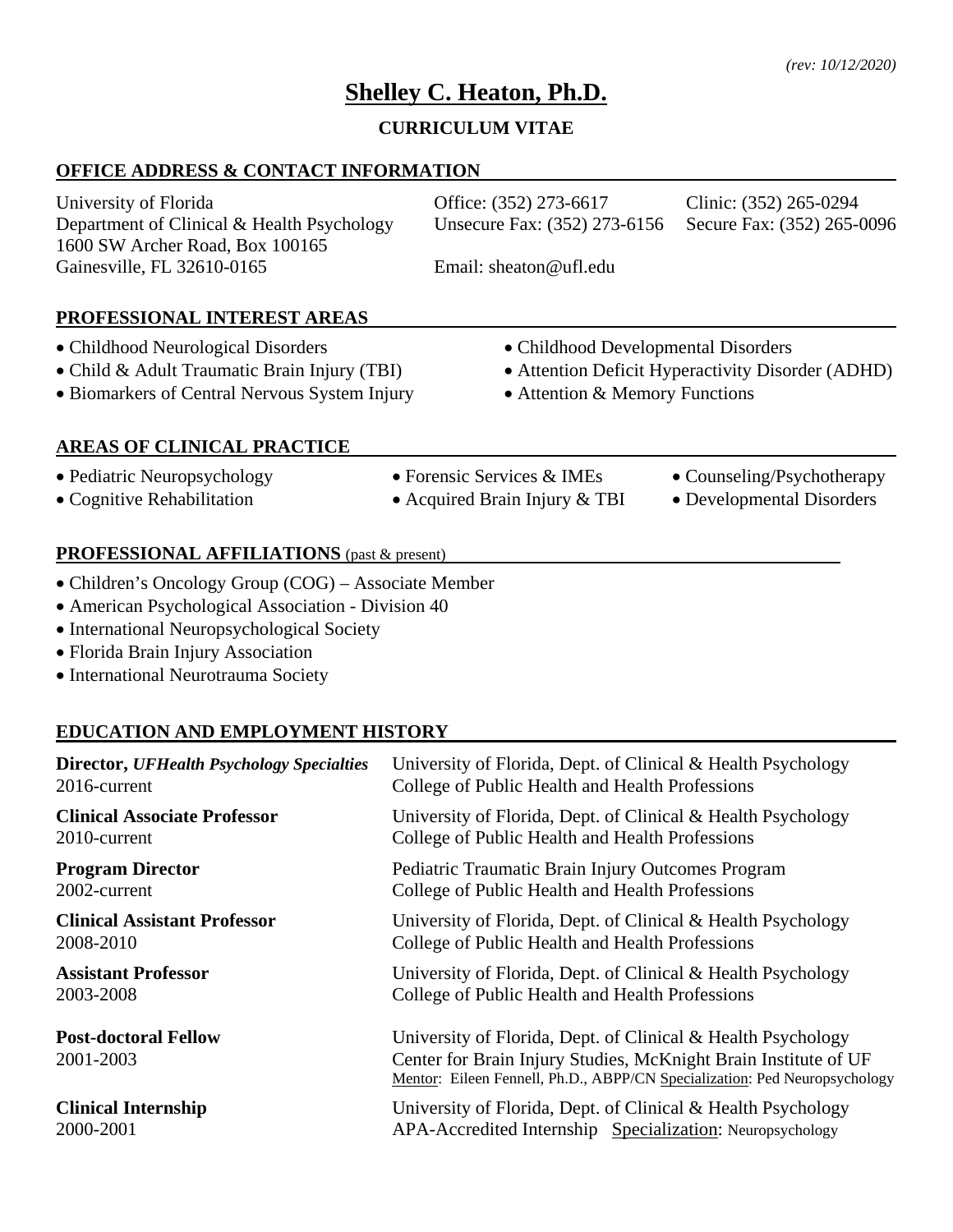# **(***Continuation of* **EDUCATION AND EMPLOYMENT HISTORY)**

| <b>Doctor of Philosophy</b><br>1995-2001 | University of California, San Diego/San Diego State University<br>APA-Accredited Program in Clinical Psychology                                                                                  |  |
|------------------------------------------|--------------------------------------------------------------------------------------------------------------------------------------------------------------------------------------------------|--|
|                                          | Ph.D. Conferred: September, 2001 Specialization: Neuropsychology<br>Dissertation Title: The Utility of Education Corrections for Interpreting<br>Neuropsychological Performance in Schizophrenia |  |
| <b>Clinical Data Manager</b>             | Geriatric Psychiatry Intervention Research Center                                                                                                                                                |  |
| 1993-1995                                | Employer: VA Hospital/University of California, San Diego<br>Research Areas: Assessment, Late-life Psychosis, and Schizophrenia                                                                  |  |
| <b>Bachelor of Arts</b>                  | Occidental College, Los Angeles, CA                                                                                                                                                              |  |
| 1989-1993                                | Major: Psychology<br>B.A. Conferred: June 1993                                                                                                                                                   |  |
| Undergraduate                            | California School for Professional Psychology                                                                                                                                                    |  |
| <b>Research Assistant</b><br>1992        | Research Areas: Schizophrenia, Neuropsychology<br>Supervisor: Julia Kuck, Ph.D.                                                                                                                  |  |
| Undergraduate                            | University of California, San Diego                                                                                                                                                              |  |
| <b>Research Assistant</b><br>1991-1992   | Research Area: Schizophrenia, Genetic Markers<br>Supervisor: Brett Clementz, Ph.D.                                                                                                               |  |

# **LICENSING, TRAINING & CERTIFICATIONS (renewed through/issued in)**

- **Clinical Psychologist Florida License #PY-7145** (issued 6/23/2005; renewed through 5/31/2022)
- Autism Diagnostic Observation Schedule, Second Edition (ADOS-2) Clinical Workshop (7/29-30/2019)
- Children's Oncology Group (COG) 'Good Clinical Practices' Training (issued 2/12/10)
- Bloodborne Pathogens Training (renewed 9/15/2011)
- UF Sexual Harassment Refresher Training (issued 09/30/2010)
- UF Health Information Policy Confidentiality Statement (renewed 1/24/2016)
- UF IRB HIPAA for Researchers Training (renewed 02/13/2016)
- TB Test (11/01/2008)
- UF IRB HIPAA 102A Annual Review and What's New Training (issued 3/5/2007)
- UF IRB HIPAA 101 Medical Privacy Rule Training (issued 3/7/2003)
- UF IRB HIPAA 102 Annual Review and Knowledge Test (issued 3/30/2004)

# **AWARDS & HONORS**

| 2019      | Awarded – Superior Accomplishment Award, University of Florida                                    |
|-----------|---------------------------------------------------------------------------------------------------|
| 2015      | Awarded - Hugh C. Davis Award for Dedication to & Excellence in Clinical Supervision              |
| 2014      | Awarded - Hugh C. Davis Award for Dedication to & Excellence in Clinical Supervision              |
| 2011      | Nominee - 2011-2012 UF Doctoral Dissertation Advisor/Mentoring Award                              |
| 2010      | <i>Nominee</i> – 2010-2011 UF Doctoral Dissertation Advisor/Mentoring Award                       |
| 2009      | Awarded - Hugh C. Davis Award for Dedication to & Excellence in Clinical Supervision              |
| 2004-2008 | <i>Nominee</i> - Hugh C. Davis Award for Dedication to & Excellence in Clinical Supervision ('08) |
|           | <i>Nominee</i> - Audrey Schumacher Award for Excellence in Classroom Teaching ('08)               |
|           | <i>Nominee</i> - University of Florida Faculty Mentor Research Award ('04 & '07)                  |
| 1992      | Dean's List, University of California, San Diego                                                  |
| 1990-1991 | Dean's List, Occidental College                                                                   |
| 1989-1992 | Academic Scholarship, Occidental College                                                          |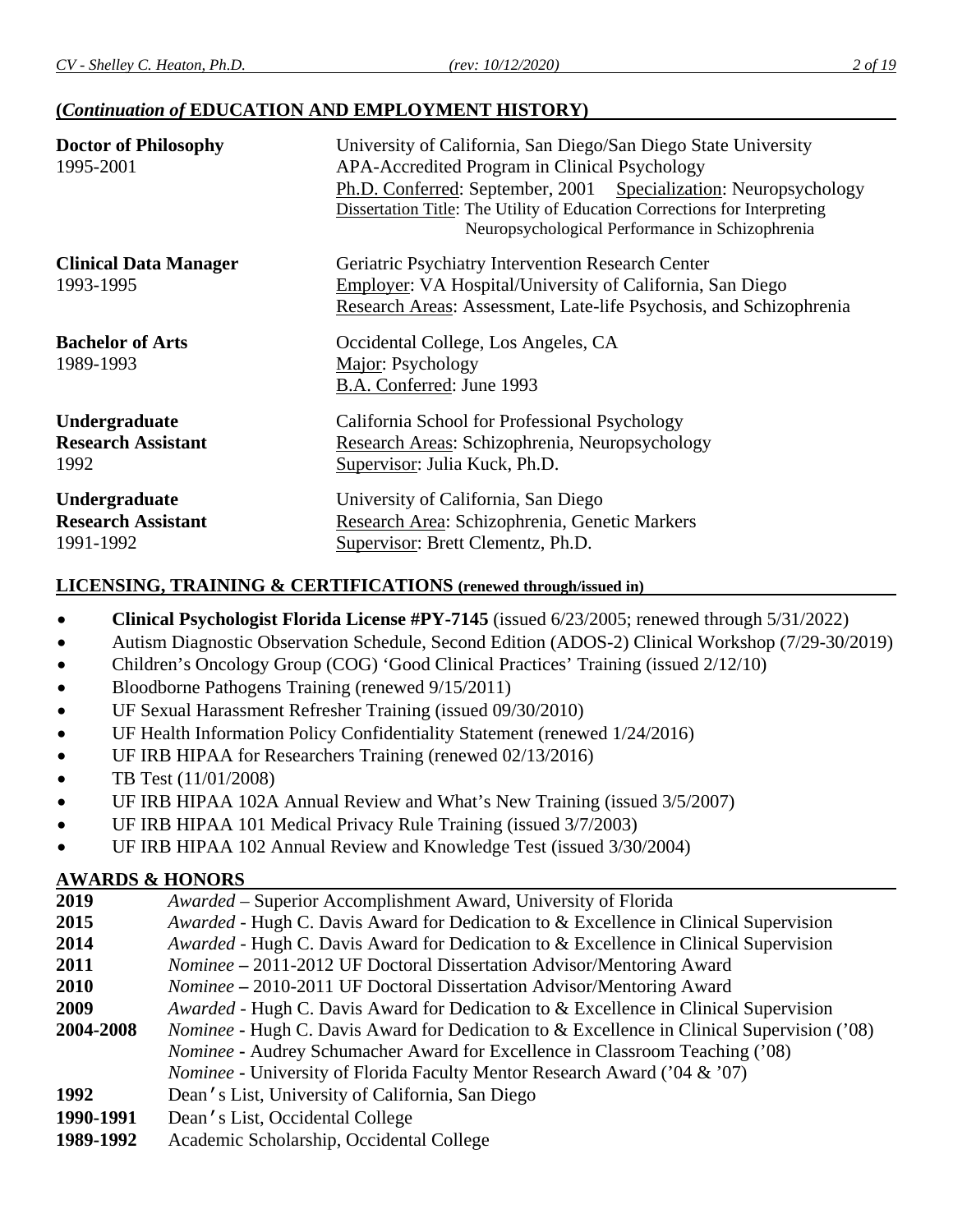# **UNIVERSITY & PROFESSIONAL SERVICE**

| <b>Mentor, UF McNair Scholars</b>            | UF McNair Post Baccalaureate Achievement Program, University of FL   |                                                                                  |
|----------------------------------------------|----------------------------------------------------------------------|----------------------------------------------------------------------------------|
| 2006, 2020                                   | Students: Geoffrey Silvera (2006) & Morganne Warner (2020)           |                                                                                  |
| <b>Committee Member, UF PHHP</b>             | UF College of Public Health & Health Professions Diversity Committee |                                                                                  |
| 2015-2020                                    | Appointed to represent UF Dept. of Clinical & Health Psychology      |                                                                                  |
| <b>Committee Member, UF DRC</b>              | Course Substitution Appeals Committee (3 member committee)           |                                                                                  |
| 2012-2017                                    | Appointed by the UF Disability Resource Center (DRC)                 |                                                                                  |
| <b>Committee Member, UF DRC</b>              | Math/Foreign Language Substitution Committee (3 member committee)    |                                                                                  |
| 2009-2011                                    | Appointed by the UF Disability Resource Center (DRC)                 |                                                                                  |
| <b>Chair, APA Division 40 PIAC</b>           | Chair of Div 40 Public Interest Advisory Committee (PIAC)            |                                                                                  |
| 2008-2011                                    | Appointed by APA Division 40 President (Dr. Hammeke)                 |                                                                                  |
| <b>Liaison, APA Division 40 Liaison</b>      | Div 40 Liaison to the APA Committee on Youth, Families, & Children   |                                                                                  |
| 2005-2008                                    | Appointed by APA Division 40 President (Dr. Yeates)                  |                                                                                  |
| <b>Minority Mentor, UF</b>                   | University Minority Mentor Program, University of FL                 |                                                                                  |
| 2004-2005                                    | <b>Student: Melissa Francois</b>                                     |                                                                                  |
| <b>Committee Member, UF HSC</b><br>2004-2006 | Health Science Center Sexual Harassment Committee, University of FL  |                                                                                  |
| <b>Conference Program Committee</b>          | 2005, 2006 & 2012<br>2006                                            | International Neuropsychological Society (INS)<br><b>Child Health Conference</b> |

# **EDITORIAL ACTIVITIES**

# **Consulting Editor (2006 – current)**

• Child Neuropsychology (CN; Previously served as invited reviewer from 2002-2006)

# **Invited Book Reviewer (2010)**

• Journal of the International Neuropsychological Society (JINS)

# **Invited Reviewer (2002 - current)**

- Journal of Clinical & Experimental Neuropsychology (JCEN)
- The Clinical Neuropsychologist (TCN)
- Archives of Physical Medicine and Rehabilitation (APMR)
- Journal of Pediatric Psychology (JPP)
- Journal of the International Neuropsychological Society (JINS)
- Journal of Abnormal Child Psychology (JACP)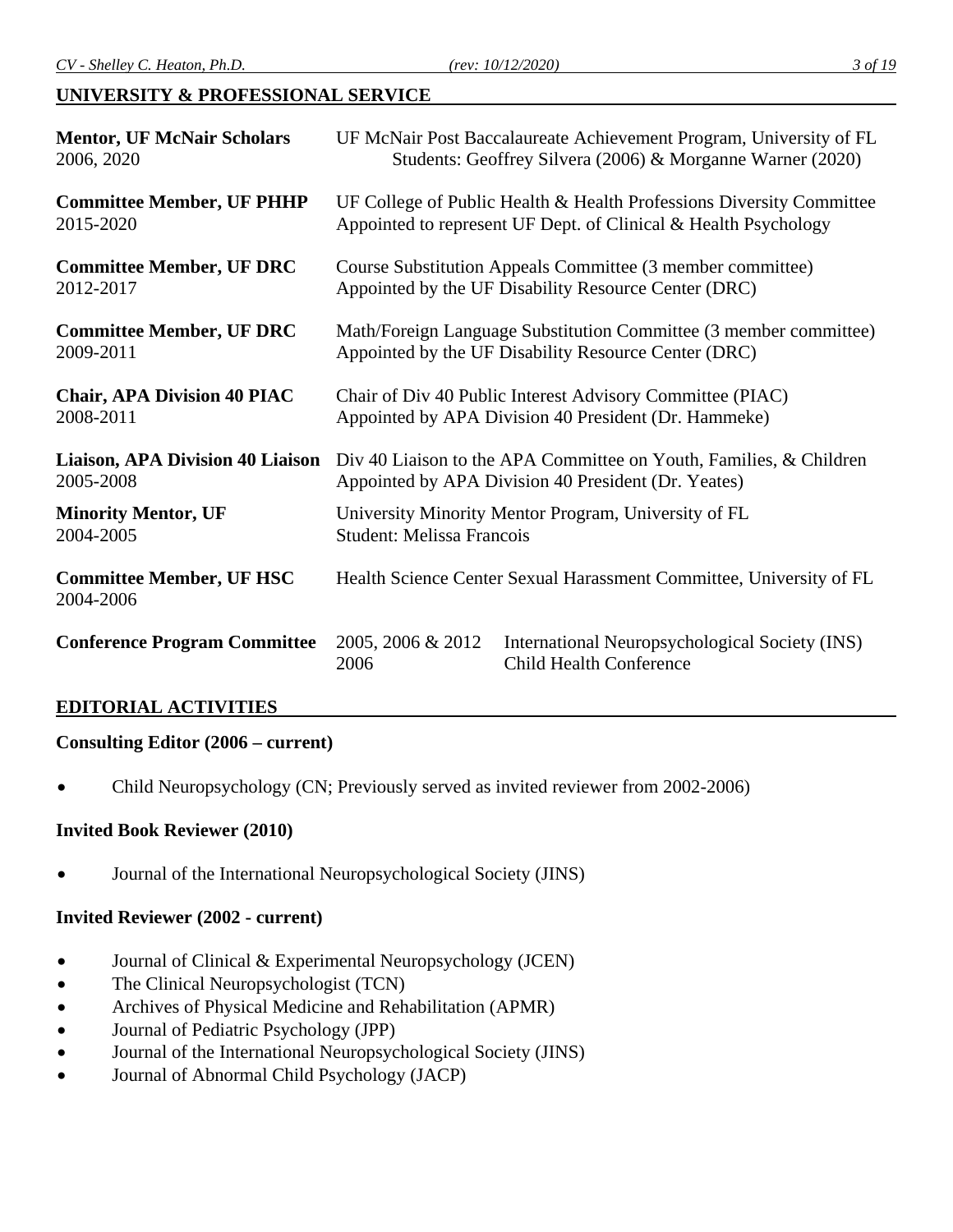# **MENTORING ACTIVITIES – DOCTORAL (UF)**

| <b>Dissertation Committees</b> (listed in chronological order)    |             |                       | $Chair/Co-Chair = 10, Member = 7$                              |
|-------------------------------------------------------------------|-------------|-----------------------|----------------------------------------------------------------|
| Student                                                           | Role        | Status (degree date)  | Title                                                          |
| Makeda Moore                                                      | Chair       | Proposed (TBD '18)    | [Topic TBD]                                                    |
| <b>Brittany Bailey</b>                                            | Chair       | Proposed (TBD '18)    | Parental ADHD: Examining the Role of Executive                 |
|                                                                   |             |                       | Dysfunction & Stress in the Engagement of Families             |
|                                                                   |             |                       | Receiving PCIT                                                 |
| Elise Turner                                                      | Co-Chair    | Defended $(xx/xx/19)$ | The Role of Sleep-Disordered Breathing & Oxygen                |
|                                                                   |             |                       | Desaturation in Neurocognitive Functioning Among Youth         |
|                                                                   |             |                       | with Sickle Cell Disease                                       |
| <b>Adrian Svingos</b>                                             | Chair       | Defended (07/30/19)   | Predicting Very Long-Term Outcomes of Severe Traumatic         |
|                                                                   |             |                       | <b>Brain Injury</b>                                            |
| Callie Tyner                                                      | Chair       | Defended (5/13/13)    | Applications of Item Response Theory and Rasch Analysis        |
|                                                                   |             |                       | to Neuropsychological Assessment of Attention                  |
| Kathleen Berger                                                   | Ext. Member | Defended $(6/12/12)$  | A Measure of Functional Cognition in Stroke                    |
| Lizbeth Jordan                                                    | Chair       | Defended (12/10/12)   | Cognitive & Demographic Factors Contributing to Verbal         |
|                                                                   |             |                       | Memory Performance in Clinical Pediatric Populations           |
| Ryan Fussell                                                      | Chair       | Defended $(6/11/12)$  | Emotional & behavioral functioning of siblings of pediatric    |
|                                                                   |             |                       | cancer patients: Discordance between parent & self-report      |
|                                                                   |             |                       | and associations with family functioning                       |
| Katherine Junger                                                  | Member      | Defended (6/15/10)    | Examining the contribution of health behaviors & psycho-       |
|                                                                   |             |                       | social functioning in anti-epileptic drug induced weight       |
|                                                                   |             |                       | gain among children with epilepsy                              |
| Will Watson                                                       | Chair       | Defended $(8/2/10)$   | Predicting Outcome after Severe Traumatic Brain Injury         |
| Sarah McCann                                                      | Chair       | Defended $(3/5/10)$   | The role of executive functions in academic achievement of     |
|                                                                   |             |                       | children with prenatal cocaine exposure.                       |
| <b>Lindsay Stewart</b>                                            | Member      | Defended (2/22/10)    | ADHD Assessment: Incremental Validity of Objective             |
|                                                                   |             |                       | <b>Measures of Child Behavior</b>                              |
| Cara Kimberg                                                      | Chair       | Defended (7/17/09)    | The block- building invariance test (b-bit.): Quantifying      |
|                                                                   |             |                       | invariance through operationalized play.                       |
| Pey-Shan Wen                                                      | Ext. Member | Defended (4/17/09)    | A computer adaptive measure of functional cognition for TBI    |
| Susan Bongiolatti                                                 | Member      | Defended (10/3/08)    | Attention, learning, and daytime behavior in children with     |
|                                                                   |             |                       | epilepsy and sleep disordered breathing.                       |
| <b>Andrew Preston</b>                                             | Member      | Defended (8/14/07)    | Attention, memory & self-concept in adolescents with           |
|                                                                   |             |                       | spina bifida                                                   |
| Melanie Fernandez                                                 | Member      | Defended (8/14/07)    | Predicting treatment and follow-up attrition in parent-child   |
|                                                                   |             |                       | <i>interaction therapy (PCIT).</i>                             |
| <b>Master's Thesis Committees</b> (listed in chronological order) |             |                       | Chair = 7, Member = $6$                                        |
| Student                                                           | Role        | Status (degree date)  | Title                                                          |
| <b>Adrian Chambers</b>                                            | Chair       | Defended (2/24/16)    | Exploring the relationship between sleep and cognition in a    |
|                                                                   |             |                       | heterogeneous clinical pediatric sample                        |
| <b>Brittany Bailey</b>                                            | Chair       | Defended $(2/24/16)$  | Self Esteem: Examining the role of executive functioning &     |
|                                                                   |             |                       | academic achievement                                           |
| Lindsey Boegehold                                                 | Chair       | Defended (2/19/08)    | The pattern of attentional functioning after pediatric TBI.    |
| Will Watson                                                       | Chair       | Defended (5/5/07)     | Prediction of reading comprehension performance on the         |
|                                                                   |             |                       | FCAT in a dyslexic population.                                 |
| Sarah McCann                                                      | Chair       | Defended (5/5/07)     | Executive functions of children with reading disability.       |
| Cara Kimberg                                                      | Chair       | Defended $(5/6/06)$   | Attentional profile of childhood autism spectrum disorder:     |
|                                                                   |             |                       | Is it different from that seen in ADHD?                        |
| Marie Schroder                                                    | Chair       | Defended (4/30/05)    | Memory functioning after pediatric traumatic brain injury.     |
| Rhea Chase                                                        | Member      | Defended (4/30/05)    | Parent-child interaction therapy for children with             |
|                                                                   |             |                       | comorbid externalizing and internalizing symptoms.             |
| Utaka Springer                                                    | Member      | Defended (4/30/05)    | Differences in psychophysiologic reactivity to static and      |
|                                                                   |             |                       | dynamic displays of facial emotion.                            |
| Sally Jensen                                                      | Member      | Defended (4/30/05)    | The relationship between perceived stress, sleep quality, $\&$ |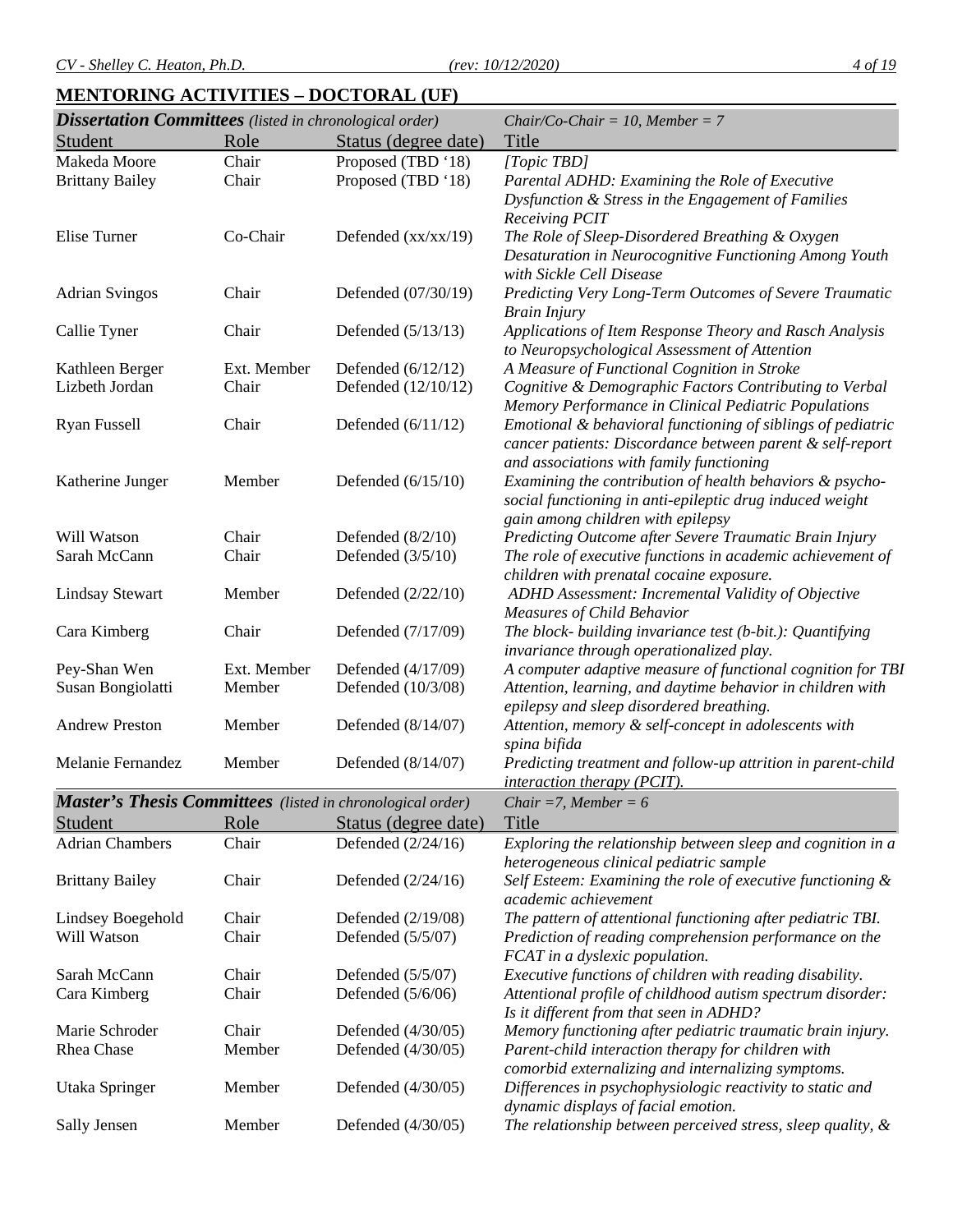Ashley Butler Member Defended (4/30/05) *Examination of the Eyberg Child Behavior Inventory with* 

*African American preschool-age children.*

#### **MENTORING ACTIVITIES – UNDERGRADUATE (UF)**

# **Senior Thesis – Mentor & Research Supervisor**

| 2017-2018 | Student: Brianna Hernandez                                                                            | Title: The Investigation of Embedded Effort Measures Using the<br>Children's Memory Scale (CMS)                                                           |
|-----------|-------------------------------------------------------------------------------------------------------|-----------------------------------------------------------------------------------------------------------------------------------------------------------|
|           | <b>Awarded: Highest Honors, May 2018</b>                                                              | Recent Placement: Attending Medical School                                                                                                                |
| 2015-2016 | Student: Manisha Udhani<br>Awarded: High Honors, May 2016                                             | Title: Are all Visual Memory Tasks Created Equal?<br>Recent Placement: Attending Clinical Psychology master's program                                     |
| 2009-2010 | <b>Student:</b> Michelle Solan<br>Awarded: High Honors, May 2010                                      | Title: Role of Motor & Processing Speed in TBI Attentional Impairment<br>Recent Placement: unknown                                                        |
|           | <b>Student:</b> Allison Greenfeder<br>Awarded: High Honors, May 2010                                  | Title: Relationship Between Acute Coma Measures & Outcome in TBI<br>Recent Placement: Law School                                                          |
| 2007-2008 | <b>Student:</b> Amy Susskind, B.S.<br>Awarded: Highest Honors, May 2007<br>& Research Award Recipient | Title: Social Skills Group Therapy for Children with ADHD<br>Recent Placement: UF Occupational Therapy graduate program                                   |
| 2005-2006 | <b>Student:</b> Stephanie Reed, B.S.<br>Awarded: Highest Honors, May 2006                             | Title: [missing information]<br>Recent Placement: Attending Medical School                                                                                |
|           | Student: Shoshana Hacker, B.S.<br>Awarded: Highest Honors, May 2006                                   | Title: [missing information]<br>Recent Placement: Attending Medical School                                                                                |
| 2003-2004 | <b>Student:</b> Jennifer Gustafson, B.S.<br>Awarded: Highest Honors, May 2004                         | Title: Attentional Skills in Peds ADHD & TBI: Comparison of TEA-Ch Performance<br>Recent Placement: Working at the National Institutes of Health (NIH)    |
| 2002-2003 | Student: Sarah Gordon, J.D.<br>Awarded: Highest Honors, May 2003                                      | Title: Alternative Scoring Methods for the Code Transmission Subtest of the TEA-Ch<br>Recent Placement: New York University - Law School                  |
|           | <b>Student:</b> David Gribbins, M.S.<br>Awarded: Highest Honors, May 2003                             | Title: Comparison of Conners' CPT Eds: Effectiveness Classifying Childhood ADHD<br>Recent Placement: Graduate of UF School Psychology M.S. Program        |
|           | <b>Student:</b> Lindsay McCalister, M.S.<br>Awarded: Highest Honors, May 2003                         | Title: Assessing ADHD in Children: The Predictive Abilities of Three Different Tests<br>Recent Placement: Graduate of UF Clinical Psychology M.S. Program |
| 2001-2002 | <b>Student:</b> Olivia Puyana, M.S<br>Awarded: Highest Honors, April 2002                             | Title: Selective & sustained attention: A comparison of children with ADHD & controls<br>Recent Placement: Graduate of UCF School Psychology M.S. Program |
|           | <b>Student:</b> Nicole Gill, B.A.<br>Awarded: Highest Honors, April, 2002                             | Title: Comparison of ADHD Subtypes and Performance on the TEA-Ch and CPT<br>Recent Placement: Georgia State U - Psychology Master's Program               |
|           |                                                                                                       |                                                                                                                                                           |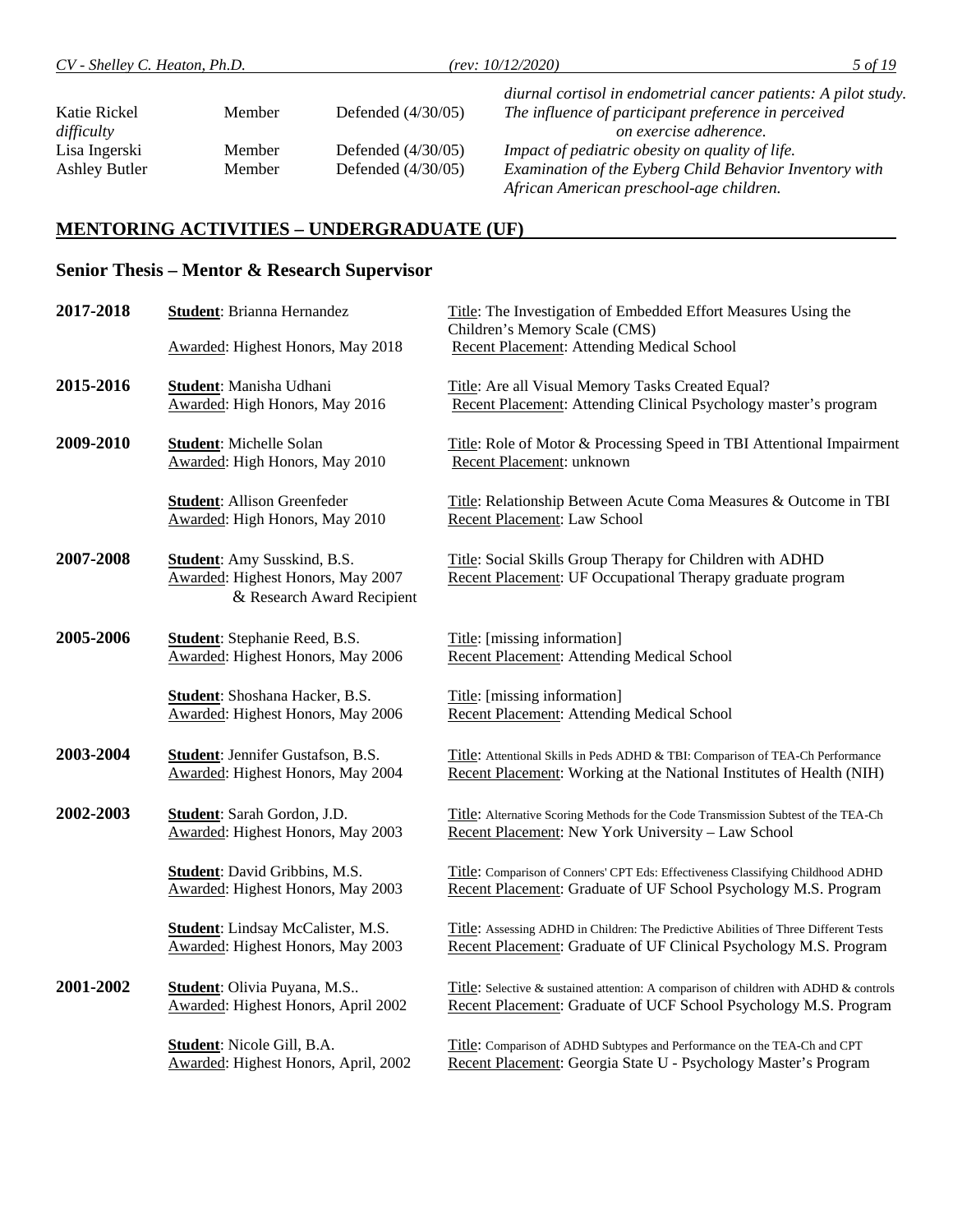# **RESEARCH & CLINICAL GRANTS**

| 2009-Current<br><b>Clinical Contract</b><br>20% effort | Funding Agency: The State of Florida<br>Project Title: UF Multidisciplinary Diagnostic & Treatment Program (MDTP)<br>Project Type: Clinical Contract (ongoing) Role: Program Neuropsychologist (Director: Dr. Slinger)                                                                                                          |
|--------------------------------------------------------|---------------------------------------------------------------------------------------------------------------------------------------------------------------------------------------------------------------------------------------------------------------------------------------------------------------------------------|
| 2009-Current<br><b>Clinical Contract</b><br>20% effort | Funding Agency: The State of Florida<br>Project Title: UF ADHD Multidisciplinary Program<br>Project Type: Clinical Contract (ongoing)<br>Role: Program Neuropsychologist (Director: Dr. Siddiqi)                                                                                                                                |
| 2009-Current<br>FDA Clinical Trial<br>1% effort        | Project Title: Phase 3 Trial of Coenzyme Q10 in children with genetic mitochondrial diseases.<br>Project Type: Clinical Trial<br>Role: Consultant (PI: Dr. Stacpoole)                                                                                                                                                           |
| 2009-Current<br>NIH Epi. Study                         | Project Title: Chronic Kidney Disease in Children (CKiD) Prospective Cohort Study<br>Project Type: Grant<br>Role: Consultant (PI: Dr. Dharnidharka)                                                                                                                                                                             |
| 2006-2012                                              | Funding Agency: National Institute of Neurological Disorders and Stroke (NINSD)<br>Project Title: Biochemical Markers of Traumatic Brain Injury<br>Project Type: NIH-R01<br>Total Funding: \$5.8 mill. Role: Investigator (PI: Dr. Robicsek)                                                                                    |
| 2008-2009<br><b>Clinical Research Contract</b>         | Funding Agency: The Blue Foundation for a Healthy Florida<br>Project Title: Improving Patient Care: Providing Psychology Services to Pediatric Pulmonary Families<br>Project Type: Clinical Contract (1/07-12/09)<br>Total Funding: \$99,797<br>Role: PI                                                                        |
| 2006-2008                                              | Funding Agency: Glaxo SmithKline (GSK)<br>Project Title: Developing a Computerized Adaptive Cognitive Measure for Stroke<br><b>Project Type: Contract</b><br>Role: Investigator (PIs: Drs. Velozo/Duncan)                                                                                                                       |
| 2004-2008                                              | Funding Agency: National Institute of Child Health & Human Development (NICHD)<br>Project Title: Developing a Computer Adaptive TBI Cognitive Measure<br>Project Type: R21<br>Total Funding: \$254,410 Role: Co-PI (w/ Dr. Velozo)                                                                                              |
| 2004-2005                                              | Funding Agency: Florida Developmental Disabilities Council, Inc. (FDDC)<br>Project Title: Importance of Neuropsychological Services for Indiv. w/Disabilities<br>Project Type: State Contract Total Funding: \$53,330 Role: Co-PI (w/Dr. Fennell)                                                                               |
| 2003-2005                                              | Funding Agency: National Institute of Child Health & Human Development (NICHD)<br>Project Title: Outcome of Therapeutic Hypothermia in Pediatric Arrest<br>Project Type: R21<br>Total Funding: \$200,000 Role: Co-PI (w/Dr. Zaritsky)                                                                                           |
| 2003-2005                                              | Funding Agency: Brain & Spinal Cord Injury Research Trust Fund (BSCIRTF)<br>Project 1 Title: Biomarkers of Brain Pathology in Adult Patients with TBI<br>Project 2 Title: Advanced Neuro-monitoring & Surrogate Markers of TBI in Children<br>Project Type: Internal Agency<br>Role: Co-Investigator (PIs: Drs. Pineda & Lewis) |
| 2001-2005                                              | Funding Agency: Brain & Spinal Cord Injury Research Trust Fund (BSCIRTF)<br>Predicting Memory Disorders from Attentional Dysfunction in Pediatric TBI<br>Project Title:<br>Project Type: Internal Agency<br>Role: Co-PI (w/Dr. Fennell)                                                                                         |
| 2002-2005                                              | Funding Agency: Dept of Pediatrics & General Clinical Research Center, UF<br>Project Title:<br>Effects of Methylphenidate on Attention, Memory, and Emotion in Children with<br>ADHD: A Double-Blind, Placebo-Controlled Study<br>Total Funding: \$5,000<br>Role: PI                                                            |
| 2002                                                   | Funding Agency: Center for Pediatric Psychology & Family Studies, U of Florida<br>Evaluating Attentional Skills in Children Using the Test of Everyday Attention<br>Project Title:<br>for Children (TEA-Ch)<br><b>Total Funding: \$500</b><br>Role: PI (student: Steve Reader)                                                  |
| 1996                                                   | Funding Agency: Sam & Rose Stein Institute for Research on Aging (SIRA), UCSD<br>Project Title: Neuropsychology Performance Patterns in Late-Life Schizophrenia<br>Total Funding: \$11,000<br>Role: PI                                                                                                                          |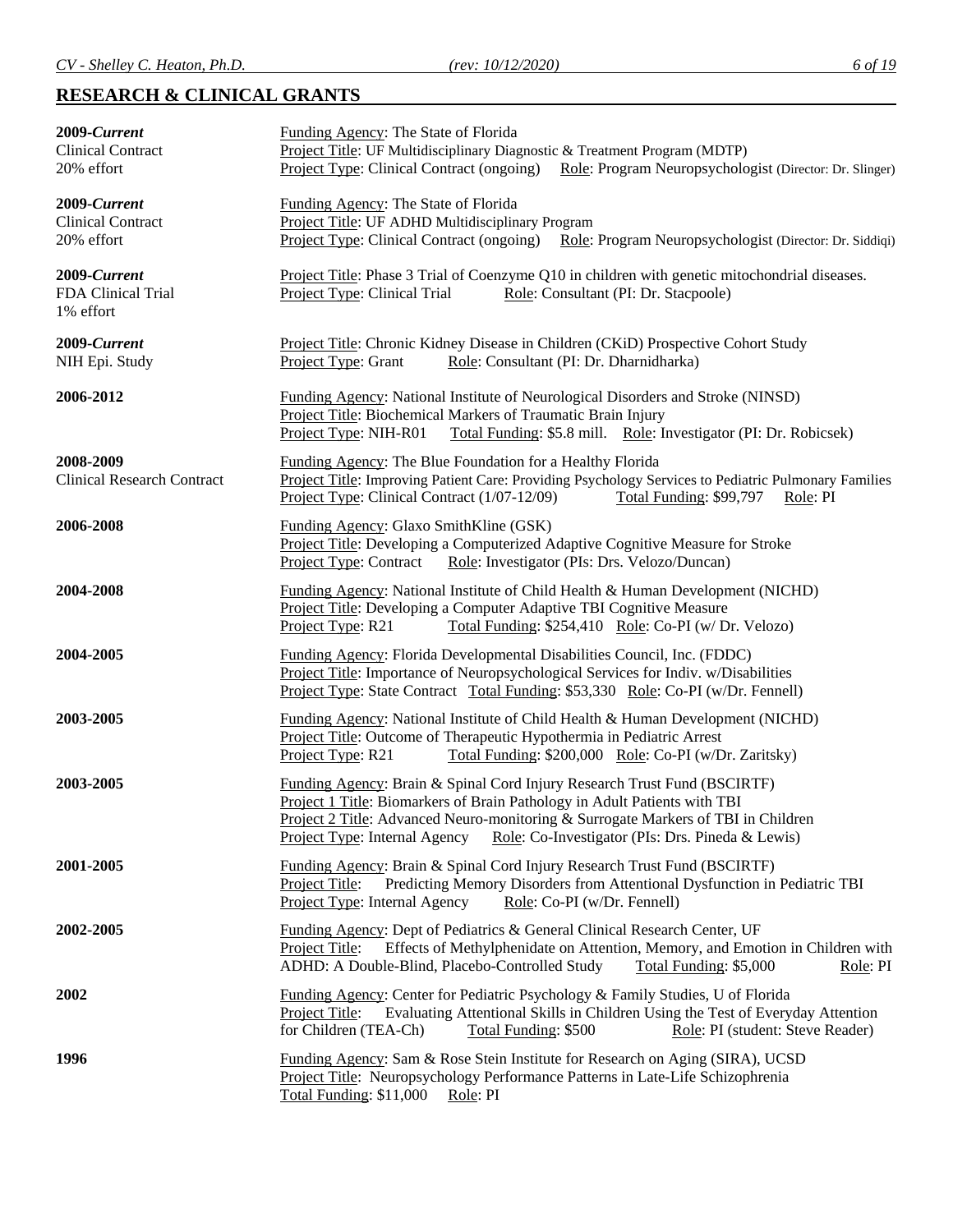# **GRADUATE TEACHING ~** *Primary Instructor*

| <b>Last Taught: Spring '16</b>                               | Instructor, Module 2 – CLP 6430: Clinical Assessment Across the Lifespan<br><b>Course Description:</b> This four credit doctoral level course is organized around two modules taught by<br>two separate instructors. This is a required course for doctoral students within the Clinical & Health<br>Psychology Doctoral Program. This introductory course focuses on objective measures used in the<br>assessment of child, adolescent and adult patients. Module 1 focuses on assessment of adults and use of<br>mood and personality measures, while Module 2 focuses on assessment of children/adolescents and use<br>of performance-based cognitive tests. It is designed to cover major domains of assessment across the<br>lifespan. It is also designed to provide students with a number and variety of observational experiences<br>in the Psychology Clinic throughout the semester. The goal is to provide students with foundational<br>competencies in clinical assessment before progressing to subsequent required clinical practica<br>experiences. This course covers assessment methods in the areas of personality, mood, behavior,<br>cognitive functioning and development. This course also provides direct training in the administration<br>and interpretation aspects of many commonly used measures/tests.                                    |
|--------------------------------------------------------------|--------------------------------------------------------------------------------------------------------------------------------------------------------------------------------------------------------------------------------------------------------------------------------------------------------------------------------------------------------------------------------------------------------------------------------------------------------------------------------------------------------------------------------------------------------------------------------------------------------------------------------------------------------------------------------------------------------------------------------------------------------------------------------------------------------------------------------------------------------------------------------------------------------------------------------------------------------------------------------------------------------------------------------------------------------------------------------------------------------------------------------------------------------------------------------------------------------------------------------------------------------------------------------------------------------------------------------------------------------------------------|
| <b>Last Taught: Summer '20</b>                               | Instructor – CLP 7934: TBI Across the Lifespan: Assessment and Management                                                                                                                                                                                                                                                                                                                                                                                                                                                                                                                                                                                                                                                                                                                                                                                                                                                                                                                                                                                                                                                                                                                                                                                                                                                                                                |
| * Developed Doctoral Course                                  | <b>Course Description:</b> This is an elective course that has been developed by Dr. Heaton and is offered to<br>doctoral students within the Clinical & Health Psychology program, as well as doctoral students in the<br>allied health professions within the College of Public Health & Health Professions. This course covers<br>many aspects of traumatic brain injury (TBI), including epidemiology of the condition, mechanisms of<br>injury (both primary and secondary), outcome (behavioral, emotional $\&$ cognitive), assessment and<br>treatment. Both adult and pediatric populations are covered, as well as discussion about the role of<br>development in outcome presentation and assessment. Variables affecting outcome, such as injury<br>characteristics, family factors and pre-injury risk factors are reviewed. Common outcome assessment<br>methods are presented, including those employed during both the acute and chronic stages of recovery.<br>Particular focus is given to neuropsychological assessment of the cognitive sequelae seen in traumatic<br>brain injury. This course is presented from a multidisciplinary perspective, with speakers from a wide<br>range of professions and specialties that work with TBI patients. Direct/indirect clinical experiences are<br>built into the course to augment lectures and readings. |
| <b>Last Taught: Summer '17</b>                               | <b>Instructor – CLP 7427: Child Neuropsychology</b><br>Course Description: This is an elective course offered to advanced doctoral students within the Clinical<br>& Health Psychology Doctoral Program. This course is designed to provide an introduction to the area<br>of Child Neuropsychology. Child Neuropsychology is a specialized area of research and clinical practice.<br>It is based upon both the understanding of normal development and upon familiarity with disorders of<br>development that affect children and adolescents. The goal of this course is to provide a firm foundation<br>in the normal development of the nervous system and of cognitive abilities. The course will then be<br>focused on a variety of disorders that can arise in childhood and which result in deviations in the patterns<br>of normal development. Upon completing the course, students are expected to have developed an<br>appreciation of the many varieties of problems in cognition, behavior and emotion that can arise when<br>normal development is disrupted by congenital or acquired brain disorders. The course also offers an<br>overview of methods used to assess a child's cognitive and emotional functioning.                                                                                                                                   |
| <b>Last Taught: Summer '09</b>                               | <b>Instructor – CLP 6307: Human Higher Cortical Functions</b><br>Course Description: This course introduces students to human brain-behavior relationships and other<br>topics relevant to the biological basis of complex behavior. It is designed to introduce the student to<br>normal and abnormal brain functioning from a systems perspective. Cognitive, sensory, motor, and<br>emotional signs, symptoms, and syndromes that arise from various forms of central nervous system<br>disease will be examined and the functional anatomy underlying complex behavior will be described.<br>Classical syndromes in neuropsychology, behavioral neurology, and neuropsychiatry will be presented.                                                                                                                                                                                                                                                                                                                                                                                                                                                                                                                                                                                                                                                                    |
| <b>Last Taught: Spring '05</b>                               | <b>Instructor – CLP 6425: Neuropsychology Symposium Series</b><br>Course Description: This graduate level seminar is designed to familiarize students with basic issues<br>and recent advances in clinical neuropsychology through presentation of research topics, clinical cases,<br>and discussion of professional issues. Although varying in specific content, the unifying theme of this<br>seminar is neuropsychology/cognitive neuroscience. The overall aims of this seminar are to provide a<br>forum for: (a) discussion of contemporary neuropsychology research, including that being conducted by<br>faculty and students at the University of Florida, (b) presentation of neuropsychological clinical cases,<br>and (c) discussion of important professional issues in the field of clinical neuropsychology.                                                                                                                                                                                                                                                                                                                                                                                                                                                                                                                                            |
| <b>UNDERGRADUATE TEACHING</b><br><b>Last Taught: current</b> | Instructor - UF Independent Research & Senior Thesis Research. Primary instructor for UF undergraduate                                                                                                                                                                                                                                                                                                                                                                                                                                                                                                                                                                                                                                                                                                                                                                                                                                                                                                                                                                                                                                                                                                                                                                                                                                                                   |
|                                                              |                                                                                                                                                                                                                                                                                                                                                                                                                                                                                                                                                                                                                                                                                                                                                                                                                                                                                                                                                                                                                                                                                                                                                                                                                                                                                                                                                                          |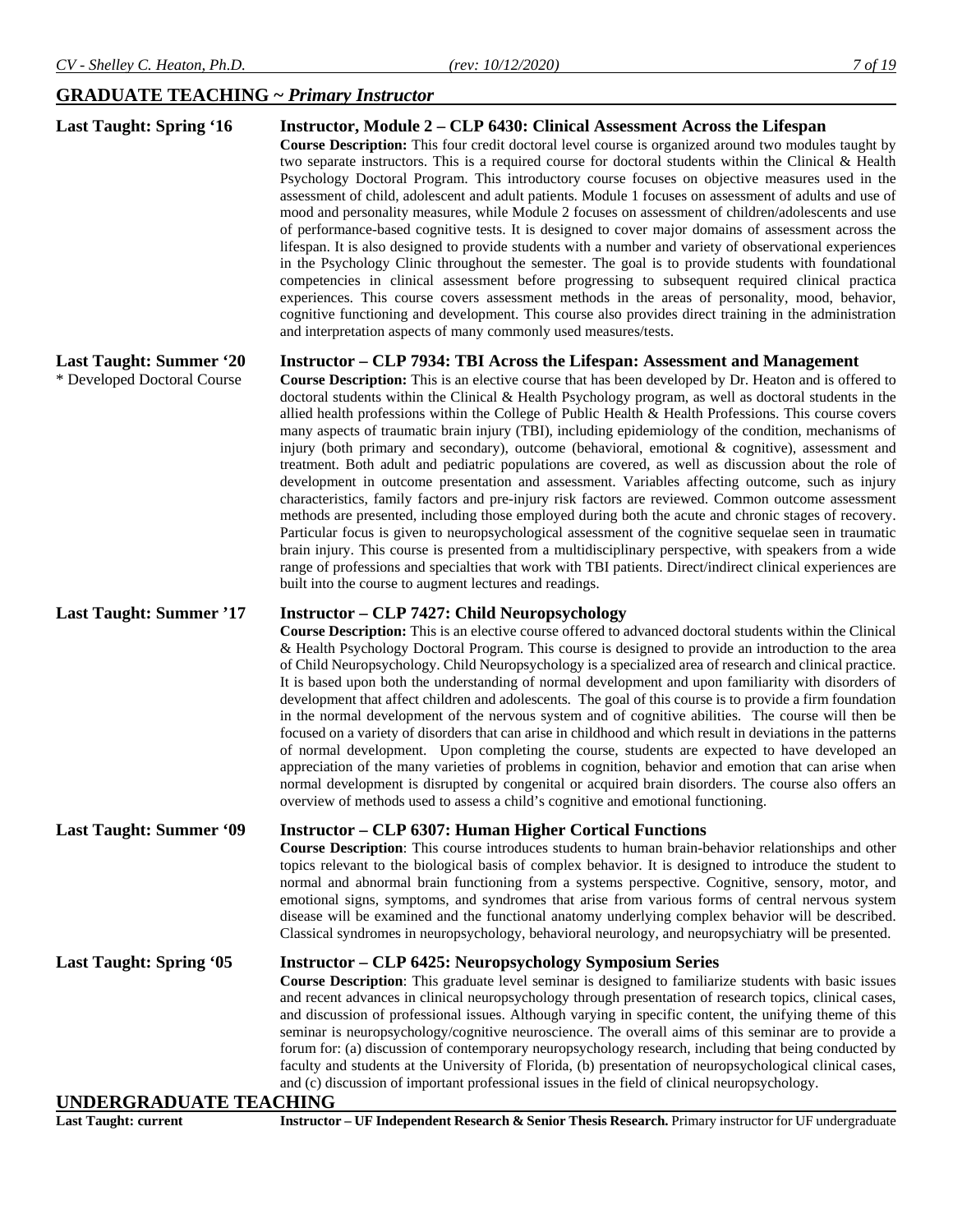| CV - Shelley C. Heaton, Ph.D.       | (rev: 10/12/2020)                                                                                                                                                                                                                                                                                                                                                                                                                                                                                                                                                                                                                                  | 8 of 19 |
|-------------------------------------|----------------------------------------------------------------------------------------------------------------------------------------------------------------------------------------------------------------------------------------------------------------------------------------------------------------------------------------------------------------------------------------------------------------------------------------------------------------------------------------------------------------------------------------------------------------------------------------------------------------------------------------------------|---------|
| <b>Last Taught: 1999</b>            | students participating in supervised research experiences and pursuing a senior honors thesis. Students engage<br>in supervised research experiences in Dr. Heaton's pediatric neuropsychology research lab, and additionally<br>often gain exposure to clinical neuropsychology by serving as assistants in the pediatric neuropsychology<br>assessment clinic where much of the clinical research data is acquired.<br><b>Instructor – SDSU Course #270: Statistical Methods in Psychology</b>                                                                                                                                                   |         |
|                                     | <b>Course description:</b> Quantitative methods in psychology. Measures of central tendency and variability,<br>graphic methods and percentiles, linear regression and correlation, applications of the normal probability curve,<br>and an introduction to statistical inference including analysis of variance and chi-square. Teaching Duties:<br>Full responsibility for course instruction of 50 undergraduate students at SDSU in 2 sections including course<br>design, lecture preparation and presentation, homework selection, homework grading, test selection and<br>construction, office-hour consultation for students, and grading. |         |
| <b>GRADUATE TEACHING</b>            | - Guest Lectures                                                                                                                                                                                                                                                                                                                                                                                                                                                                                                                                                                                                                                   |         |
| 2010                                | <b>Guest Lecturer: Human Higher Cortical Brain Functions</b>                                                                                                                                                                                                                                                                                                                                                                                                                                                                                                                                                                                       |         |
| 2008 & 2009                         | Guest lecturer for doctoral course in pediatric neuropsychology in the Department of Clinical & Health<br>Psychology at UF. Lectured on traumatic brain injury (TBI). Instructor: Dr. Bowers<br><b>Guest Lecturer: Pediatric Psychology</b>                                                                                                                                                                                                                                                                                                                                                                                                        |         |
|                                     | Guest lecturer for doctoral course in pediatric neuropsychology in the Department of Clinical & Health<br>Psychology at UF. Lectured on pediatric traumatic brain injury (TBI). Instructor: Dr. Janicke                                                                                                                                                                                                                                                                                                                                                                                                                                            |         |
| 2004, 2005                          | <b>Guest Lecturer: Functional Human Neuroanatomy</b><br>Provided lecture on Frontal Lobes for multidisciplinary student body (approx. 50 students), comprised of graduate students<br>from a variety of health-field professions (including Neuropsychology doctoral students). Instructor: Dr. Ritz                                                                                                                                                                                                                                                                                                                                               |         |
| 2004                                | <b>Guest Lecturer: ADHD Course</b><br>Guest lecturer for doctoral course in pediatric neuropsychology in the Department of Clinical & Health                                                                                                                                                                                                                                                                                                                                                                                                                                                                                                       |         |
| 2002                                | Psychology at the University of Florida. Lectured on the assessment of ADHD. Instructor: Dr. Johnson<br><b>Guest Lecturer: Pediatric Neuropsychology Assessment Course</b>                                                                                                                                                                                                                                                                                                                                                                                                                                                                         |         |
|                                     | Guest lecturer for doctoral course in pediatric neuropsychology in the Department of Clinical & Health<br>Psychology at the UF. Lectured on the assessment of ADHD. Instructor: Dr. Fennell                                                                                                                                                                                                                                                                                                                                                                                                                                                        |         |
| NATIONAL & INTERNATIONAL SPEAKING   |                                                                                                                                                                                                                                                                                                                                                                                                                                                                                                                                                                                                                                                    |         |
| <b>2017 NAN Conference</b>          | CE Instructor: Brain Injury at Birth Neuropsychology's Role in Development of New Medical Treatments<br>Description:                                                                                                                                                                                                                                                                                                                                                                                                                                                                                                                               |         |
| <b>2012 APA Convention</b>          | Discussant: Pediatric Grand Rounds<br><b>Invited Address - Div 40 Session: Attentional Impairments in Pediatric Populations</b>                                                                                                                                                                                                                                                                                                                                                                                                                                                                                                                    |         |
|                                     | Description: Provided an invited address and continuing education talk that provided attendees with a better                                                                                                                                                                                                                                                                                                                                                                                                                                                                                                                                       |         |
|                                     | understanding of attention as a measurable cognitive construct with multiple clinically-relevant components,<br>and familiarity with the variety of attentional impairments seen in various childhood developmental and                                                                                                                                                                                                                                                                                                                                                                                                                            |         |
| 2010 Butters-Kaplan West Invited    | neurological conditions (from ADHD to TBI).<br>Continuing Education Instructor: The Neuropsychology of ADHD                                                                                                                                                                                                                                                                                                                                                                                                                                                                                                                                        |         |
| <b>Coast Neuropsych. Conference</b> | <b>Description:</b> This course reviewed neuropsychological models of attention, the neuropsychology of                                                                                                                                                                                                                                                                                                                                                                                                                                                                                                                                            |         |
|                                     | ADHD, and highlighted through published research the ways in which ADHD populations can be used<br>to help us better understand attentional disorders in childhood.                                                                                                                                                                                                                                                                                                                                                                                                                                                                                |         |
| 2009 APA Convention                 | <b>Invited Address - Div 40 Session: A Neuropsychological Approach to ADHD</b><br>Description: Provided an invited address reviewing the conceptual framework for empirical study and                                                                                                                                                                                                                                                                                                                                                                                                                                                              |         |
|                                     | clinical evaluation of the underlying neurodevelopmental bases for the diagnostic expression of ADHD.<br>Discussed the challenges to research in this area and highlighted some novel measurement techniques that                                                                                                                                                                                                                                                                                                                                                                                                                                  |         |
| 2007 INS Conference                 | allow for more detailed examination of the cognitive processes involved.<br><b>Invited Continuing Education Instructor: Exploring the Neuropsychology of ADHD</b>                                                                                                                                                                                                                                                                                                                                                                                                                                                                                  |         |
|                                     | <b>Description:</b> This course reviewed selected neuropsychological models of ADHD, recent research examining<br>patterns of cognitive deficits, and explored some of the new test measures available to evaluate these domains.                                                                                                                                                                                                                                                                                                                                                                                                                  |         |
|                                     | Implications for future research, clinical assessment, and diagnostic guidelines were discussed. As a result of<br>participating in this course, the attendees: (1) gained a more detailed understanding of ADHD and its<br>neuropsychological features, and (2) became familiar with some of the neuropsychological tools for assessing                                                                                                                                                                                                                                                                                                           |         |
|                                     | cognitive impairment in ADHD.                                                                                                                                                                                                                                                                                                                                                                                                                                                                                                                                                                                                                      |         |
| <b>TRAINING SEMINAR INSTRUCTION</b> |                                                                                                                                                                                                                                                                                                                                                                                                                                                                                                                                                                                                                                                    |         |
| 2002, 2003                          | Training Seminar: Pediatric Neuropsychological Test Administration                                                                                                                                                                                                                                                                                                                                                                                                                                                                                                                                                                                 |         |
| 2001                                | Assisted in annual neuropsychological test administration training for the Department of Clinical & Health<br>Psychology at UF. Attendees included psychology doctoral students & interns.<br>Training Seminar: Test of Everyday Attention for Children (TEA-Ch)                                                                                                                                                                                                                                                                                                                                                                                   |         |
|                                     | Designed and conducted a two session (1 hr each session) training seminar on the TEA-Ch at the UF. Attendees<br>included program faculty, postdoctoral fellows, psychology interns & doctoral students.                                                                                                                                                                                                                                                                                                                                                                                                                                            |         |
| 2001                                | Training Seminar: Adult Neuropsychological Test Administration<br>Conducted a series of training sessions on neuropsychological test administration and scoring for a                                                                                                                                                                                                                                                                                                                                                                                                                                                                              |         |
|                                     | multidisciplinary research team at the request of the Chief of Cardiothoracic Anesthesiology (Dr. Davies) at<br>Shands Hospital. Attendees included research staff working on an NIH grant (anesthesiologists and nurses).                                                                                                                                                                                                                                                                                                                                                                                                                         |         |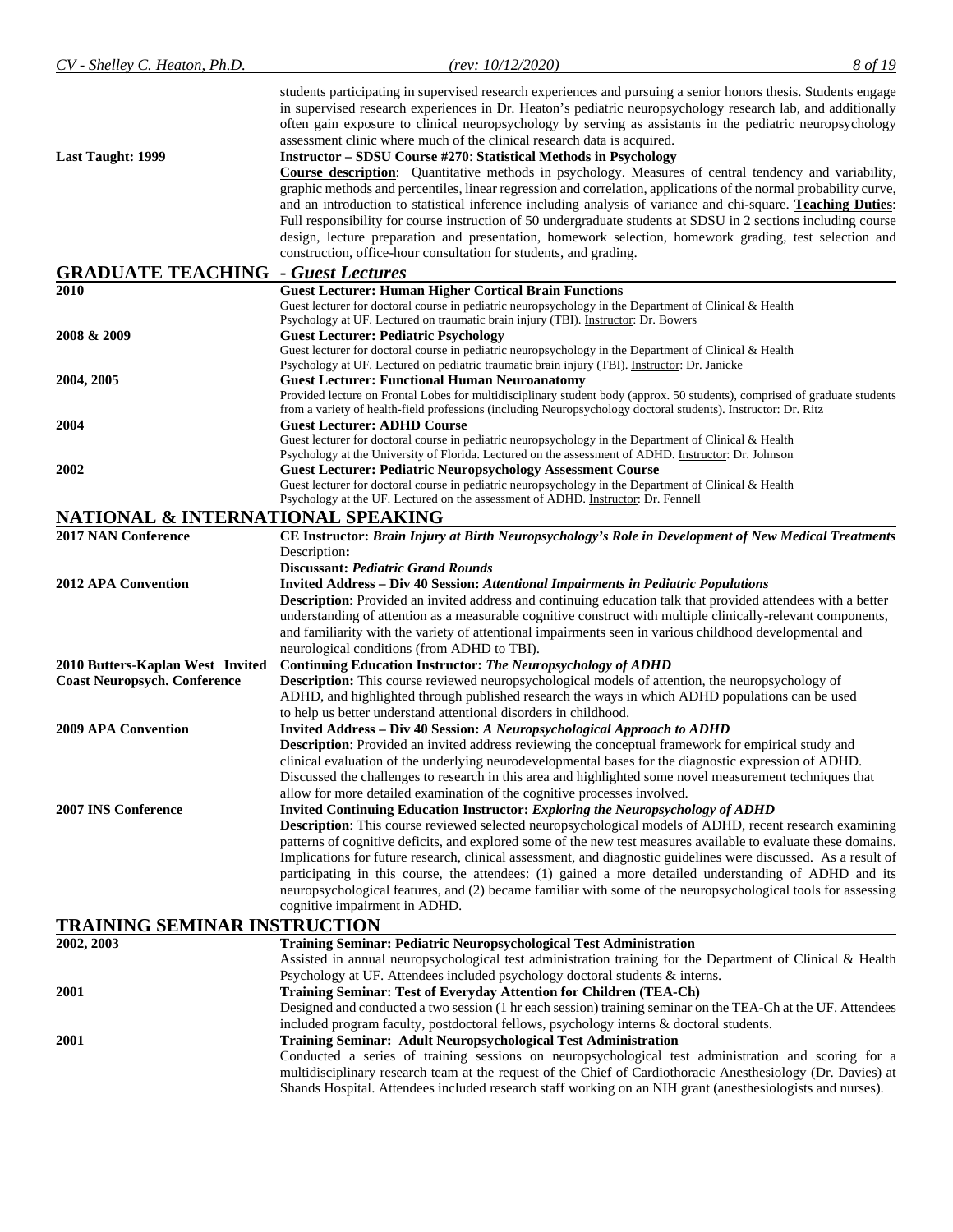# **ADDITIONAL RESEARCH EXPERIENCES**

| 2002-2003      | <b>Project Coordinator</b><br>Department of Clinical & Health Psychology<br>Health Science Center, University of Florida<br>Advisor: Eileen Fennell, Ph.D., ABPP/CN<br>Study Description: Study investigating the clinical utility of the Test of Everyday Attention for Children<br>(TEA-Ch) for assessing ADHD in children. Responsibilities include data collection and management, and<br>research liaison to Child Psychology Clinic.                                                                                                                                                                                                                                                                                                                                                                                                                                                                                                                                                                                                                                                                                                                                                                                                                                         |
|----------------|------------------------------------------------------------------------------------------------------------------------------------------------------------------------------------------------------------------------------------------------------------------------------------------------------------------------------------------------------------------------------------------------------------------------------------------------------------------------------------------------------------------------------------------------------------------------------------------------------------------------------------------------------------------------------------------------------------------------------------------------------------------------------------------------------------------------------------------------------------------------------------------------------------------------------------------------------------------------------------------------------------------------------------------------------------------------------------------------------------------------------------------------------------------------------------------------------------------------------------------------------------------------------------|
| 2001-2002      | <b>Neuropsychological Assessment Coordinator</b><br>Research Site: Shands Hospital, Anesthesiology Department<br>Advisors: Dawn Bowers, Ph.D., Professor, Dept. of Clinical & Health Psychology<br>Laurie Davies, M.D., Chief of Cardiothoracic Anesthesiology<br>Study Description: NIH study investigating the effects of cardiac surgery (specifically involving<br>cardiopulmonary bypass) on cognitive functioning. Neuropsychological assessment of inpatients pre- and<br>post cardiac surgery. Supervise neuropsychological test administration by multidisciplinary team (e.g.,<br>anesthesiologists and cardiac nurses).                                                                                                                                                                                                                                                                                                                                                                                                                                                                                                                                                                                                                                                 |
| 1995-2001      | <b>Geriatric Psychiatry Research Assistant</b><br>Research Site: Geriatric Psychiatry Intervention Research Center UCSD & San Diego VA<br>Advisor: Dilip V. Jeste, M.D.<br>Clinical Duties: Conduct weekly interviews and assessment with prospective research subjects<br>(approximately 90 per year). Present research diagnostic interviews to a multi-disciplinary team in weekly<br>staffing meetings. Provide feedback regarding diagnosis to primary physicians of research participants.<br>Research Population: Older (45+ years) psychiatric patients (e.g., schizophrenia, schizoaffective disorder,<br>bipolar disorder, or dementia with psychotic features); mostly nursing home or locked facility residents.<br>Assessment Protocol: General history interview, SCID, AIMS, MMSE, & medication record.<br>Research Duties: Assist in the preparation of large research center grants. Assist post-doctoral fellows in<br>research projects for publication, including writing portions of manuscripts and grants, conducting literature<br>reviews, provide assistance in statistical methods and analyses. Conduct independent research, including<br>developing research ideas, preparing literature reviews, perform statistical analyses, writing manuscripts. |
| 10/1991-6/1995 | <b>Clinical Data Manager</b><br>Research Site: Geriatric Psychiatry Intervention Research Center UCSD & San Diego VA<br>Employer: Dilip V. Jeste, M.D.<br>Research Duties: Employed as data manager for large research center. Responsible for supervision of three<br>Managed data from diagnostic interviews and clinical symptom ratings.<br>undergraduate assistants.<br>Coordinated with other research cores in the center. Liaison to psychiatrists conducting diagnostic<br>interviews. Responsible for managing bi-annual inter-rater reliability evaluations. Assisted in preparation of<br>research grants/manuscripts.                                                                                                                                                                                                                                                                                                                                                                                                                                                                                                                                                                                                                                                 |
| 7/1992-8/1992  | <b>Research Assistant</b><br>Research Site: California School of Professional Psychology, San Diego<br>Advisor: Julia Kuck, Ph.D.<br>Research Duties: Assistant to doctoral student on her dissertation. Administered & scored Halstead-Reitan<br>neuropsychological test battery to approximately 20 patients with schizophrenia.                                                                                                                                                                                                                                                                                                                                                                                                                                                                                                                                                                                                                                                                                                                                                                                                                                                                                                                                                 |
| 9/1991-6/1992  | <b>Research Assistant</b><br>Research Site: University of California, San Diego<br>Advisor: Bret Clementz, Ph.D.<br>Research Duties: Conducted diagnostic interviews of schizophrenia patients and their family members.<br>Assisted in the administration of an EEG and visual tracking paradigm to research participants. Research<br>investigated abnormal visual tracking in schizophrenia patients and biological family members as a potential<br>genetic marker for schizophrenia.                                                                                                                                                                                                                                                                                                                                                                                                                                                                                                                                                                                                                                                                                                                                                                                          |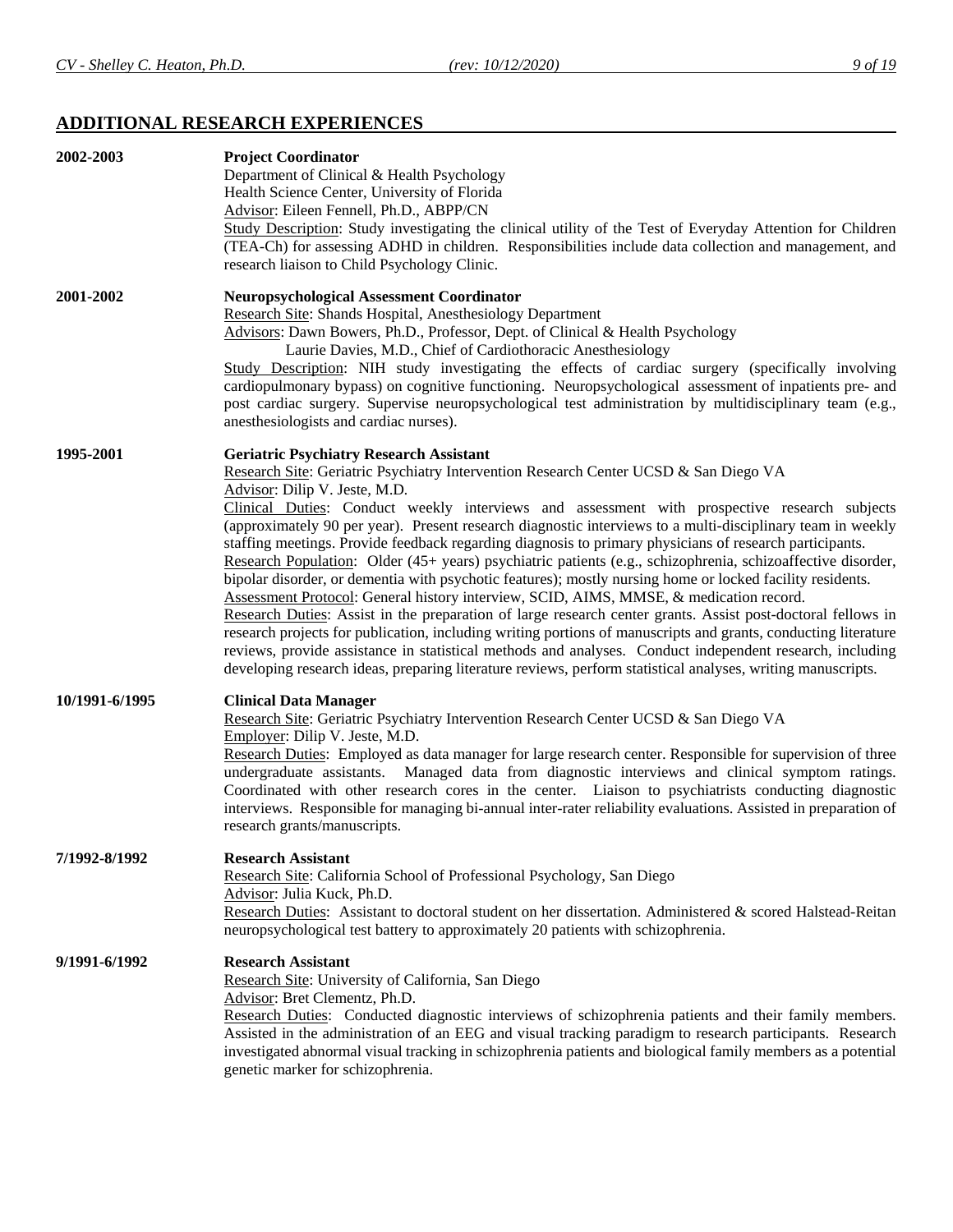# **PUBLICATIONS**

#### *Published Journal Articles [Note: \* = mentored student; [x.xxx] = 2019 Impact Factor]*

- 1. Hromas\*, G.A., Houck, Z.M., Asken, B.M., Svingos, A.M., Greif, S.M., **Heaton**, S.C., Jaffee, M.S., & Bauer, R.M. (2020). Making a Difference: Affective Distress Explains Discrepancy Between Objective and Subjective Cognitive Functioning After Mild Traumatic Brain Injury. *Journal of Head Trauma Rehabilitation, in press*. http://doi.org/10.1097/HTR.0000000000000618. Epub ahead of print. PMID: 32898033. [2.814]
- 2. Svingos\*, A. M., Asken, B. M., Jaffee, M. S., Bauer, R. M., & **Heaton**, S. C. (2019). Predicting long-term cognitive and neuropathological consequences of moderate to severe traumatic brain injury: Review and theoretical framework. *Journal of clinical and experimental neuropsychology*, *41*(8), 775-785. [1.958]
- 3. Wong\*, S. S., Svingos, A. M., & **Heaton**, S. C. (2019). Behavioral Therapy for Acute Post-Surgical Phantom Limb Pain in a Young Adult With Osteosarcoma. *Pain practice: the official journal of World Institute of Pain*, *19*(5), 571.
- 4. Bailey\*, B. A., Andrzejewski, S. K., Greif, S. M., Svingos, A. M., & **Heaton**, S. C. (2018). The Role of Executive Functioning and Academic Achievement in the Academic Self-Concept of Children and Adolescents Referred for Neuropsychological Assessment. *Children, 5(7)*. http://doi.org/10.3390/children5070083
- 5. Svingos\*, A., Greif, S., Bailey, B., & **Heaton**, S. (2018). The Relationship Between Sleep and Cognition in Children Referred for Neuropsychological Evaluation: A Latent Modeling Approach. *Children*, *5*(3). http://doi.org/10.3390/children5030033
- 6. Papa, L., Robicsek, S. A., Brophy, G. M., Wang, K. K., Hannay, H. J., **Heaton**, S., ... & Robertson, C. S. (2018). Temporal Profile of Microtubule-Associated Protein 2: A Novel Indicator of Diffuse Brain Injury Severity and Early Mortality after Brain Trauma. *J Neurotrauma*. 35(1), 32-40. doi: 10.1089/neu.2017.4994. [5.002]
- 7. Li CY, Waid-Ebbs J, Velozo CA, **Heaton** SC. (2016). Factor structure and item level psychometrics of the Social Problem Solving Inventory - Revised: Short Form in traumatic brain injury. *Neuropsychol Rehabil*. 26(3):446-63. doi: 10.1080/09602011.2015.1044458. [1.955]
- 8. Tóth A, Schmalfuss I, **Heaton** SC, Gabrielli A, Hannay HJ, Papa L, Brophy GM, Wang KK, Büki A, Schwarcz A, Hayes RL, Robertson CS, Robicsek SA. (2015). Lateral Ventricle Volume Asymmetry Predicts Midline Shift in Severe Traumatic Brain Injury. *J Neurotrauma*. 1;32(17):1307-11. doi: 10.1089/neu.2014.3696. [3.714]
- 9. Papa L, Robertson CS, Wang KK, Brophy GM, Hannay HJ, **Heaton** S, Schmalfuss I, Gabrielli A, Hayes RL, Robicsek SA. (2015). Biomarkers improve clinical outcome predictors of mortality following non-penetrating severe traumatic brain injury. *Neurocrit Care*. 22(1):52-64. doi: 10.1007/s12028-014-0028-2. [2.440]
- 10. Douglas-Escobar MV, **Heaton** SC, Bennett J, Young LJ, Glushakova O, Xu X, Barbeau DY, Rossignol C, Miller C, Old Crow AM, Hayes RL, Weiss MD. (2014). UCH-L1 and GFAP Serum Levels in Neonates with Hypoxic- Ischemic Encephalopathy: A Single Center Pilot Study. *Front Neurol*. 5:273. doi: 10.3389/fneur.2014.00273.
- 11. Zhang Z, Zoltewicz JS, Mondello S, Newsom KJ, Yang Z, Yang B, Kobeissy F, Guingab J, Glushakova O, Robicsek S, **Heaton** S, Buki A, Hannay J, Gold MS, Rubenstein R, Lu XC, Dave JR, Schmid K, Tortella F, Robertson CS, Wang KK. (2014). Human traumatic brain injury induces autoantibody response against glial fibrillary acidic protein and its breakdown products. *PLoS One*. 25;9(3):e92698. doi: 10.1371/journal.pone.0092698. [3.234]
- 12. \* Jordan LL, Tyner CE, **Heaton** SC. (2013). Cognitive predictors of verbal memory in a mixed clinical pediatric sample. *Behav Sci (Basel)*. 26;3(3):522-35. doi: 10.3390/bs3030522. [TBA]
- 13. \* Cohen ML, **Heaton** SC, Ginn N, Eyberg SM. Parent-child interaction therapy as a family-oriented approach to behavioral management following pediatric traumatic brain injury: a case report. J Pediatr Psychol. 2012 Apr;37(3):251- 61. doi: 10.1093/jpepsy/jsr086. [2.472]
- 14. Waid-Ebbs JK, Wen PS, **Heaton** SC, Donovan NJ, Velozo C. The item level psychometrics of the behavior rating inventory of executive function-adult (BRIEF-A) in a TBI sample. Brain Inj. 2012;26(13-14):1646-57. doi: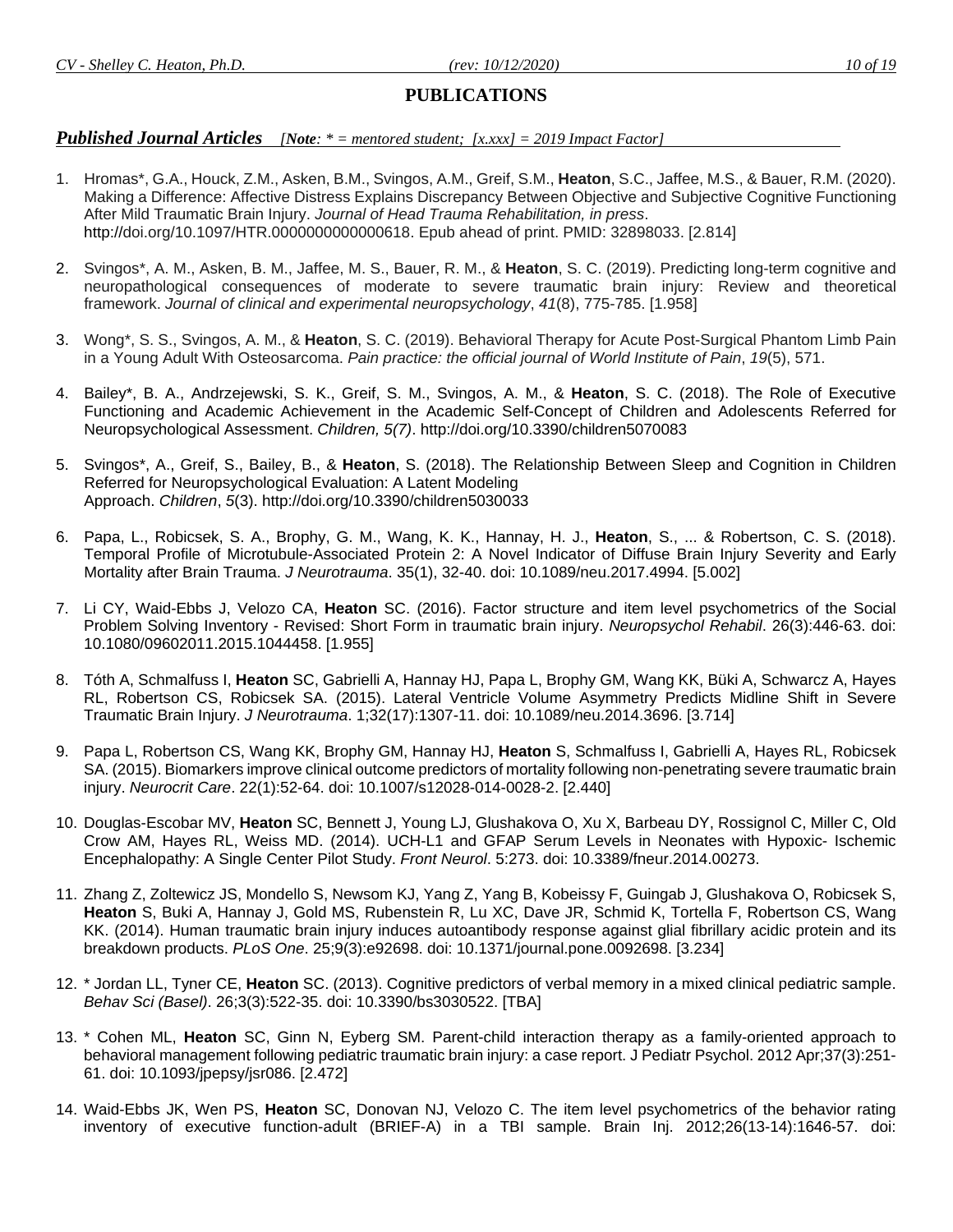10.3109/02699052.2012.700087. [1.808]

- 15. Donovan NJ, **Heaton** SC, Kimberg CI, Wen PS, Waid-Ebbs JK, Coster W, Singletary F, Velozo CA. Conceptualizing functional cognition in traumatic brain injury rehabilitation. Brain Inj. 2011;25(4):348-64. doi: 10.3109/02699052.2011.556105. [1.808]
- 16. **Heaton**, S.C. (2010). A Hitchhiker's Guide to the World of Neuropsychological Rehabilitation (Invited Book Review). *Journal of the International Neuropsychological Society*, 16: 1-6. doi: 10.1017/S1355617710000639. [3.010]
- 17. Papa L, Akinyi L, Liu MC, Pineda JA, Tepas JJ 3rd, Oli MW, Zheng W, Robinson G, Robicsek SA, Gabrielli A, **Heaton** SC, Hannay HJ, Demery JA, Brophy GM, Layon J, Robertson CS, Hayes RL, Wang KK. Ubiquitin C-terminal hydrolase is a novel biomarker in humans for severe traumatic brain injury. Crit Care Med. 2010 Jan;38(1):138-44. doi: 10.1097/CCM.0b013e3181b788ab. [6.312]
- 18. \* Preston AS, **Heaton** SC, McCann SJ, Watson WD, Selke G. The role of multidimensional attentional abilities in academic skills of children with ADHD. J Learn Disabil. 2009 May-Jun;42(3):240-9. doi: 10.1177/0022219408331042. [1.901]
- 19. Brophy GM, Pineda JA, Papa L, Lewis SB, Valadka AB, Hannay HJ, **Heaton** SC, Demery JA, Liu MC, Tepas JJ 3rd, Gabrielli A, Robicsek S, Wang KK, Robertson CS, Hayes RL. αII-Spectrin breakdown product cerebrospinal fluid exposure metrics suggest differences in cellular injury mechanisms after severe traumatic brain injury. J Neurotrauma. 2009 Apr;26(4):471-9. doi: 10.1089/neu.2008.0657. [3.714]
- 20. Donovan NJ, Kendall DL, **Heaton** SC, Kwon S, Velozo CA, Duncan PW. (2008). Conceptualizing functional cognition in stroke. Neurorehabil Neural Repair. 22(2):122-35. doi: 10.1177/1545968307306239. [3.976]
- 21. Pineda JA, Lewis SB, Valadka AB, Papa L, Hannay HJ, **Heaton** SC, Demery JA, Liu MC, Aikman JM, Akle V, Brophy GM, Tepas JJ, Wang KK, Robertson CS, Hayes RL. Clinical significance of αII-spectrin breakdown products in cerebrospinal fluid after severe traumatic brain injury. J Neurotrauma. 2007 Feb;24(2):354-66. doi: 10.1089/neu.2008.0657. [3.714]
- 22. **Heaton** SC, Reader SK, Preston AS, Fennell EB, Puyana OE, Gill N, Johnson JH. The Test of Everyday Attention for Children (TEA-Ch): patterns of performance in children with ADHD and clinical controls. Child Neuropsychol. 2001 Dec;7(4):251-64. PubMed PMID: 16210214. [2.416] <sup>1</sup> Note: Journal publication dating behind actual publication date – article was published in 2003.
- 23. **Heaton** SC. The utility of education corrections for interpreting neuropsychological performance in schizophrenia. Dissertation Abstracts International: Section B: The Sciences and Engineering, Vol 62(9-B), Mar 2002. pp. 4219. [n/a]
- 24. Evans JD, Heaton RK, Paulsen JS, McAdams LA, **Heaton** SC, Jeste DV. Schizoaffective disorder: a form of schizophrenia or affective disorder? J Clin Psychiatry. 1999 Dec;60(12):874-82. PubMed PMID: 10665641. [5.847]
- 25. Palmer BW, **Heaton** SC, Jeste DV. Older patients with schizophrenia: challenges in the coming decades. Psychiatr Serv. 1999 Sep;50(9):1178-83. Review. PubMed PMID: 10478904. [2.412]
- 26. Mc Adams LA, Harris MJ, **Heaton** SC, Bailey A, Fell R, Jeste DV. Validity of specific subscales of the positive and negative symptom scales in older schizophrenia outpatients. Schizophr Res. 1997 Oct 30;27(2-3):219-26. PubMed PMID: 9416651. [3.923]
- 27. Jeste DV, **Heaton** SC, Paulsen JS, Ercoli L, Harris J, Heaton RK. Clinical and neuropsychological comparison of psychotic depression with nonpsychotic depression and schizophrenia. Am J Psychiatry. 1996 Apr;153(4):490-6. PubMed PMID: 8599396. [12.295]
- 28. Jeste DV, Jeste SD, Harris MJ, Rockwell E, **Heaton** SC, Paulsen JS. (1995). Late-life psychosis and its treatment. *Journal of Clinical Psychiatry India 1* (1), 2-3. [n/a]
- 29. Harris MJ, McAdams LA, **Heaton** SC. Negative symptoms in late-life schizophrenia. Am J Geriatr Psychiatry. 1994 Winter;2(1):9-20. PubMed PMID: 21629003. [4.235]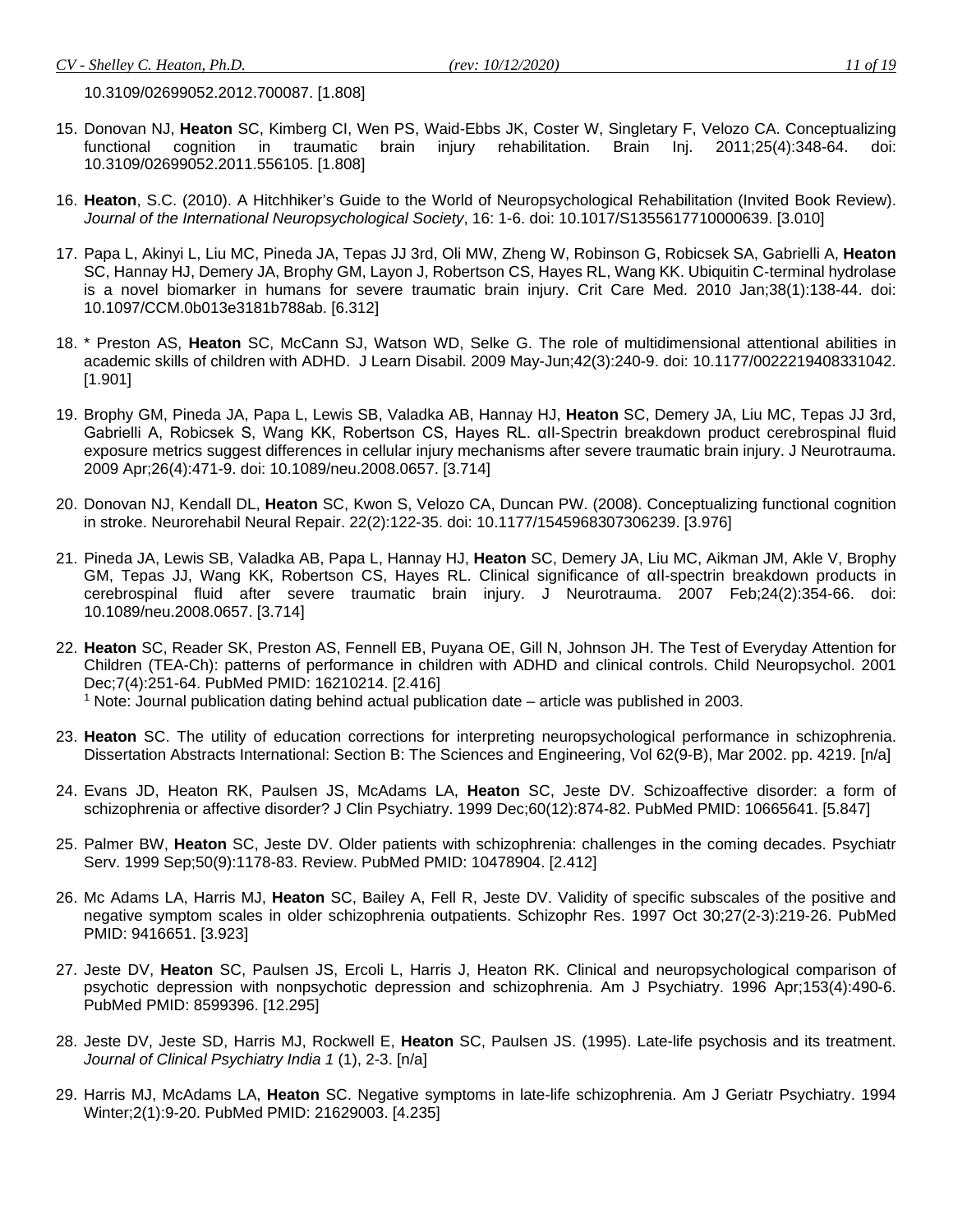- 
- 30. Jeste DV & **Heaton** SC. (1994). How does late-onset compare with early-onset schizophrenia? *Harvard Mental Health Letter, 10*(8), 8. [n/a]
- 31. Jeste DV, Harris MJ, & **Heaton** SC. (1993). Psychotic Disorders: The DSM-IV draft criteria for psychosis. *American Association for Geriatric Psychiatry Newsletter, 13*(4), 4-5. [n/a]

#### *Book Chapters*

- 1. Lindamer LA, Harris MJ, Gladsjo JA, Heaton RK, Paulsen JS, **Heaton** SC, Jeste DV. (1999). Gender and schizophrenia, 223-240. In: Hormones, Aging, and Mental Disorders, M. Morrison (ed.), Washington DC: National Institute of Mental Health.
- 2. Halpain MC, **Heaton** SC, Warren KA, Lacro JP, Jeste DV. (1995). Health Care Utilization Patterns in Late-Life Schizophrenia: Case Histories, 585-592. In: Aging, Health, and Healing. M. Bergener, J. Brocklehurst, and S.I. Finkel (eds.). New York: Springer Publishing Company, Inc.
- 3. Jeste DV, Gilbert PL, Kodsi A, **Heaton** SC, Lacro JP, Sewell DD. (1995). Late-life schizophrenia, 73-86. In: Schizophrenia. S. Hirsch and D. Weinberger (eds). Blackwell Scientific, London.

#### *Abstracts/Presentations*

- 1. Bailey, B.A., Brenner, A., Svingos, A.M., Turner, E.M., Moore, M.M., Greif, M.S., **Heaton**, S.C. (2018, February) The Contribution of Performance-Based Executive Dysfunction to Social Self-Concept in Youth with ADHD. Poster presented at the 46th Annual Meeting of the International Neuropsychological Society, Washington, D.C.
- 2. Turner, E.M., Hernandez, B.M., Grief, S.M., Svingos, A.M., Bailey, B.A., Moore, M.W. & **Heaton**, S.C. (2018, February). Identification of Embedded Effort Measures Using the Children's Memory Scale. Poster to be presented at the 46th Annual Meeting of the International Neuropsychological Society, Washington D.C.
- 3. Greif, S.M., Turner, E.T., Svingos, A.M., Hernandez, B.M., Moore, M.W., Bailey, B.A., **Heaton**, S.C. (2018, February). Criterion Validity of the Memory Validity Profile (MVP) in a Diagnostically Heterogeneous Clinical Pediatric Sample. Poster presented at the 46th Annual Meeting of the International Neuropsychological Society, Washington, D.C.
- 4. Moore, M.M., Bailey, B.A., Grief, S.M., Turner, E.T., Svingos, A.M., Rangamannar, R., **Heaton**, S.C., Brenner, A.M., Hernandez, B.M., (2018, February). Role of Socioeconomic Status in the Relationship Between Parent and Performance-based Measures of Executive Function in Children with ADHD. Poster presented at the 46th Annual Meeting of the International Neuropsychological Society, Washington, D.C.
- 5. Bailey, B.A., Garcia, D., Kuluz, J., Bagner, D.M., **Heaton**, S.C., (2017, October). Parenting Stress and Perceived Social Support Following PCIT in Children with Predominantly Mild Traumatic Brain Injury. Poster presented at the 2017 Parent-Child Interaction Therapy Convention in Traverse City, MI.
- 6. Bailey, B.A., Chambers, A.M., Heaton, S.C. (2016, April) Peer Relations Mediate the Relationship between Executive Functioning and Youth Self-Esteem. Poster presented at the Society of Pediatric Psychology (APA Division 54) Annual Conference in Atlanta, GA.
- 7. Bailey, B.A., Udhnani, M., Mellott, E., **Heaton,** S.C., (2016, February) The Role of Parent-Reported vs. Performance-Based Executive Functioning in Youth Academic Achievement. Poster Presented at the International Neuropsychology Society, Boston, MA.
- 8. Bailey, B.A., Feck, C., Sciturro, M., **Heaton,** S.C., (2016, February) The Role of Executive Functioning in Youth Self-Esteem. Poster Presented at the International Neuropsychology Society, Boston, MA.
- 9. Chambers, A.M., Frias, A.L., Ortega, A., Mellott, E.M., **Heaton,** S.C. (2016, February). The Relationship Between Childhood Sleep Initiation Problems and Verbal Memory." Poster presented at the International Neuropsychology Society, Boston, MA.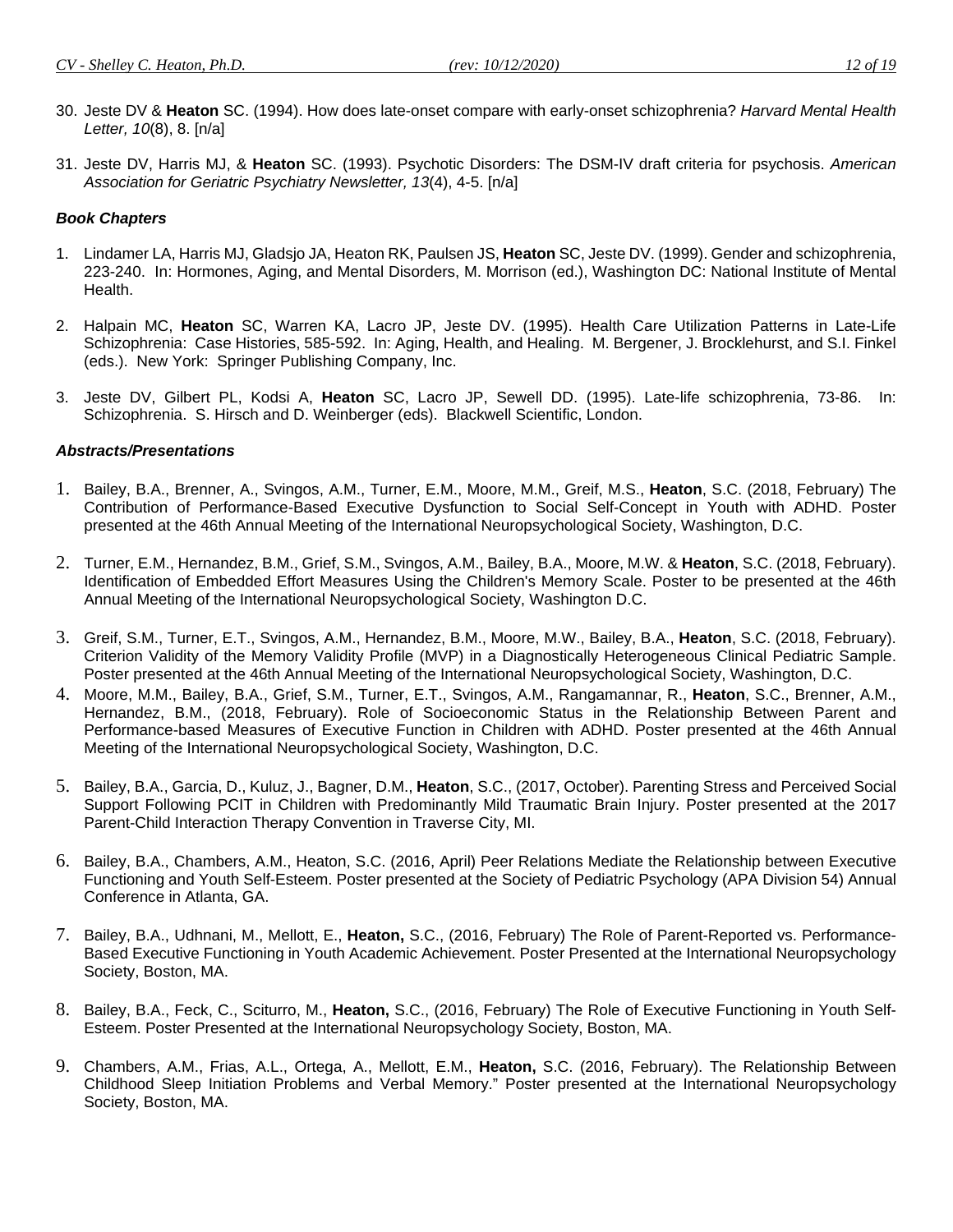- 10. Udhnani, M.D. , Chambers, A.M., Frias, A.L., Tyner, C.E., **Heaton,** S.C. (2016, February). Not all Visual Memory Tasks are Created Equal: Sustained Attention May Explain Pediatric Performance Differences. Poster presented at the International Neuropsychology Society, Boston, MA.
- 11. Chambers, A.M., Garcia, D., Udhnani, M., Tyner, C.E., **Heaton,** S.C. (2016, February). Problems with Executive Planning are Associated with Social Withdrawal in Adolescent Traumatic Brain Injury. Poster presented at the International Neuropsychology Society, Boston, MA.
- 12. Chambers, A.M., Frias, A.L., Garcia, D., **Heaton,** S.C. (2016, February). Sustained Attention Moderates the Relationship between Sleep Schedule Variability and Verbal Memory in Children with ADHD. Poster presented at the International Neuropsychology Society, Boston, MA
- 13. Lateral Ventricle Volume Asymmetry is Related to Spectrin Breakdown Product (SBDP145) Levels in Severe Traumatic Brain Injury. *Tóth A, Schmalfuss I, Heaton SC, Gabrielli A, Hannay H, Papa L, Brophy GM, Wang KK, Büki A, Schwarcz A, Hayes RL, Robertson CS, Robicsek SA.* JOURNAL OF NEUROTRAUMA 31:A-1–A-73 (March 1, 2014) pp. A67-68. (The 11th Symposium of the International Neurotrauma Society March 19–23, 2014 Budapest, Hungary) IF: 3.714
- 14. Conventional vs. quantitative approach in assessing post-traumatic ventriculomegaly and its relation to 6-month outcomes in severe traumatic brain injury. *Tóth A, Schmalfuss I, Heaton SC, Gabrielli A, Hannay H, Papa L, Brophy GM, Wang KK, Büki A, Schwarcz A, Hayes RL, Robertson CS, Robicsek SA.* JOURNAL OF NEUROTRAUMA 31:A-1– A-73 (March 1, 2014) pp. A66-67. (The 11th Symposium of the International Neurotrauma Society March 19–23, 2014 Budapest, Hungary) IF: 3.714
- 15. Lateral Ventricle Volume Asymmetry Predicts Midline Shift and 6-month Outcome in Severe Traumatic Brain Injury *Tóth A, Schmalfuss I, Heaton SC, Gabrielli A, Hannay H, Papa L, Brophy GM, Wang KK, Büki A, Schwarcz A, Hayes RL, Robertson CS, Robicsek SA.* JOURNAL OF NEUROTRAUMA 31:A-1–A-73 (March 1, 2014) pp. A66. (The 11th Symposium of the International Neurotrauma Society March 19–23, 2014 Budapest, Hungary) IF: 3.714
- 16. Lateral Ventricle Volume Asymmetry Predicts Midline Shift *Tóth A, Schmalfuss I, Heaton SC, Gabrielli A, Hannay H,*  Papa L, Brophy GM, Wang KK, Büki A, Schwarcz A, Hayes RL, Robertson CS, Robicsek SA. JOURNAL OF NEUROTRAUMA 31:A-1–A-126 (June 15, 2014) ppA2-28. (The 32nd Annual National Neurotrauma Symposium June 29–July 2, 2014 San Francisco, California, USA) IF: 3.714
- 17. \*Wong, S., Powers, K., & **Heaton,** S**.** (2014, February). Psychology's Role in Patient-Centered, Evidence-Based, Interdisciplinary Treatment: A Case Study of Phantom Limb Pain. *PSYCHO-ONCOLOGY*, *23*, 95-95.
- 18. Ploetz, D., Moran, A., Tyner, C., Jordan, L., & **Heaton**, S. (February 2013). Relationship Between Parent-Reported Inattentive Behaviors and Child Performance on Attentional Tests in a Pediatric Clinical Sample. Poster to be presented at the 41<sup>st</sup> Annual Meeting of the International Neuropsychological Society, Waikoloa, Hawaii.
- 19. Tyner, C. E., Jordan, L. L., & **Heaton,** S. C. (June 2013). Application of Rasch analysis to neuropsychological assessment of attention in children: Distinguishing ADHD and TBI using the Test of Everyday Attention For Children (TEA-Ch) [abstract].The Clinical Neuropsychologist, 27(4), 643. Poster presented at the Eleventh Annual Conference of the American Academy of Clinical Neuropsychology, Chicago, Illinois.
- 20. Tyner, C. E., **Heaton,** S.C., Jordan, L. L., Velozo, C. A. (Feb 2013). *Pay no attention to that man behind the curtain: Psychometric considerations uncovered by Rasch analysis of a pediatric test of sustained attention.* In C. E. Tyner (Chair), Item Response Theory and Rasch Analysis in Neuropsychology: Modern Methods for Refining, Calibrating, and Interpreting Measures. Paper accepted for presentation at the 42<sup>nd</sup> Annual Meeting of the International Neuropsychological Society, Seattle, WA.
- 21. Albert, P. E., Jordan, L. L.,Tyner, C. E., & **Heaton**, S. C. (June 2013). Attention profiles and contributing factors in pediatric epilepsy [abstract] .The Clinical Neuropsychologist, 27(4), 613. Poster presented at the Eleventh Annual Conference of the American Academy of Clinical Neuropsychology, Chicago, Illinois.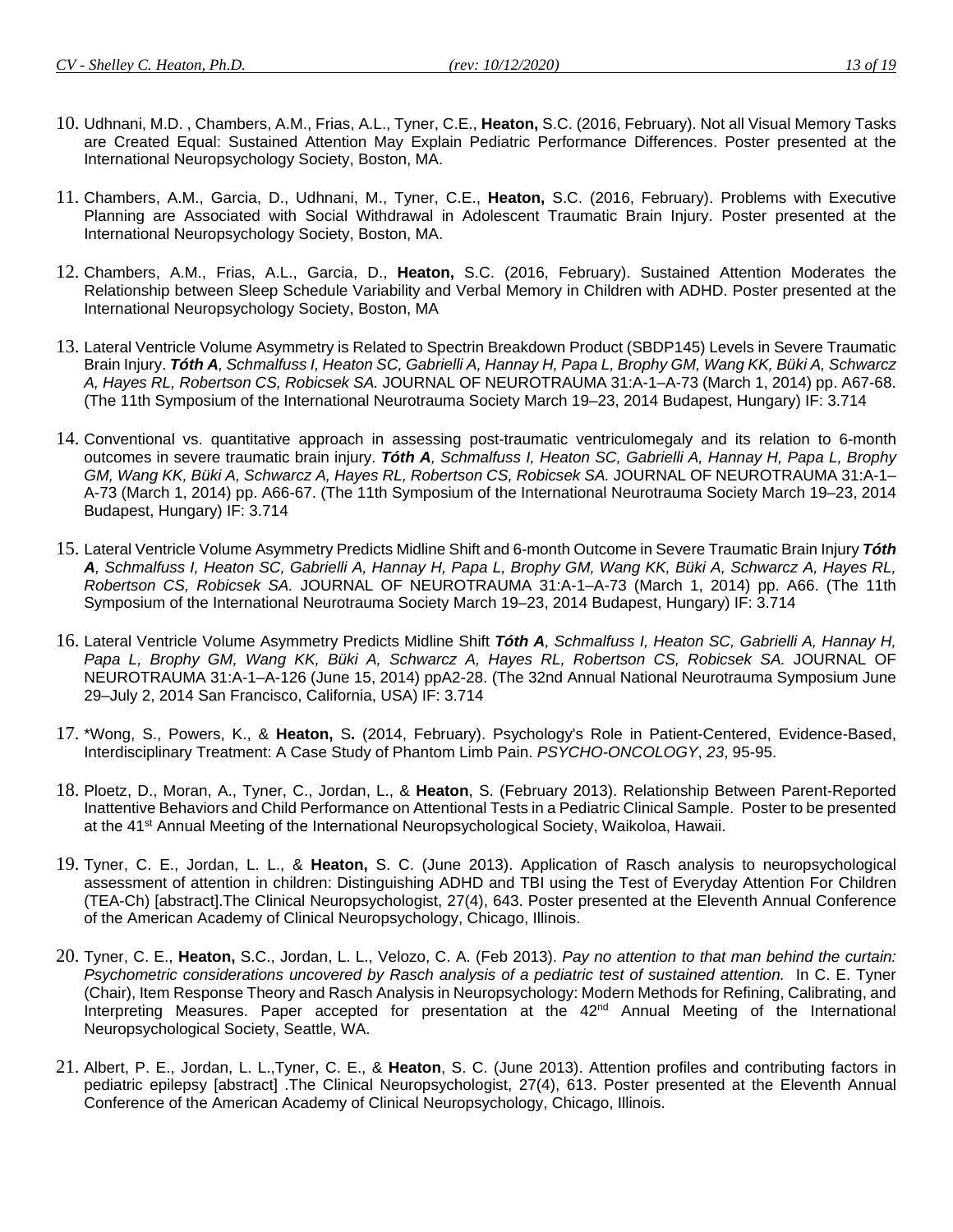- 22. Campbell, M. A., Greif, S. M.,Tyner, C. E., Jordan, L. L., & **Heaton**, S. C. (June 2013). Disentangling processing speed deificts from performance on tasks of executive functioning [abstract] .The Clinical Neuropsychologist, 27(4), 616. Poster presented at the Eleventh Annual Conference of the American Academy of Clinical Neuropsychology, Chicago, Illinois.
- 23. **Heaton** S, Hannay HJ, Papa L, Tyner C, Hayes R, Robertson C, Schmalfuss I, Wang KKW, Robicsek S. UCH-L1 and MAP-2 biomarkers improve 6-month functional outcome prediction in severe TBI. Nat Neurotrauma Soc, Phoenix, AZ, July 22-25, 2012.
- 24. Brophy G, Papa L, Gabrielli A, Schmalfuss I, Hannay HJ, **Heaton** S, Wang KKW, Hayes R, Roberston C, Robicsek S: Exposure characteristics of UCHL in CSF are associated with 6-month outcome in severe TBI. # 4994 Nat Neurotrauma Soc, Phoenix, AZ, July 22-25, 2012.
- 25. Papa L, Brophy GM, Hannay HJ, **Heaton** S, Gabrielli A, Wang KKW, Hayes R, Schmalfuss I, Robertson C, Robicsek S: Early CSF levels of UCH-L1 are associated with measures of injury severity in patients with severe TBI. # 5236 Nat Neurotrauma Soc, Phoenix, AZ, July 22-25, 2012.
- 26. Papa L, Schmalfuss I, Gabrielli A, **Heaton** S, Hannay HJ, Hayes R, Wang KKW, Brophy GM, Robertson C, Robicsek S: Marshall classification versus the Rotterdam score in predicting 6-month mortality in severe TBI. #5237 Nat Neurotrauma Soc, Phoenix, AZ, July 22-25, 2012.
- 27. Wang KKW, Robicsek S, Robertson C, Brophy GM, Gabrielli A, Hannay HJ, **Heaton** S, Hayes R, Mondello S, Schmalfuss I, Papa L: Assessing a necrosis and apoptosis index using CSF ɑII-spectrin breakdown product levels in severe TBI. #5214 Nat Neurotrauma Soc, Phoenix, AZ, July 22-25, 2012.
- 28. Robicsek S, Papa L, **Heaton** S, Hannay HJ, Gabrielli A, Wang KKW, Brophy GM, Schmalfuss I, Hayes R, Robertson C: Predicting poor 6-month outcome in severe TBI using the IMPACT score and early CSF biomarkers. #5239 Nat Neurotrauma Soc, Phoenix, AZ, July 22-25, 2012.
- 29. Robicsek S, Papa L, Gabrielli A, **Heaton** S, Hannay HJ, Brophy GM, Schmalfuss I, Wang KKW, Hayes R, Robertson C: Predicting mortality in severe TBI using the IMACT score and early CSF MAP-2 levels. #5233 Nat Neurotrauma Soc, Phoenix, AZ, July 22-25, 2012.
- 30. Le, R.T., Fussell, R.E., Bryan, S.N., & **Heaton, S.C.** (2012, April). Relationships between Maternal Anxiety and Depression and Perceived Family Functioning. Poster abstract submitted for presentation at the 25th Anniversary Midwest Regional Conference on Pediatric Psychology, Milwaukee.
- 31. Fussell, R.E. & **Heaton**, S.C. (2011, November). Psychological Functioning in Families of Pediatric Cancer Patients: Pilot Data to Assess Necessity of Therapeutic Intervention. Presented at the Association for Behavioral & Cognitive Therapies Convention, Toronto, Canada.
- 32. Jordan, L.L., Gonzalez, S. & **Heaton**, S.C. (2011, November). Relationship between Executive Functioning and Verbal Memory in Pediatric TBI. Presented at the National Academy of Neuropsychology (NAN) Annual Conference, Marco Island, FL.
- 33. Jordan, L.L, Gonzalez, S. & **Heaton**, S.C. (2011, June). Discrepancy between verbal and visual memory in pediatric TBI. Presented at the American Academy of Clinical Neuropsychology Conference, Washington, DC.
- 34. Jordan, L., Sher, S. & **Heaton, S.** (March 2011). The relationship between measures of executive function and memory impairment in childhood TBI. Poster Presentation at the Twenty-Fourth Annual Public Health and Health Professions (PHHP) Research Day, Gainesville, FL.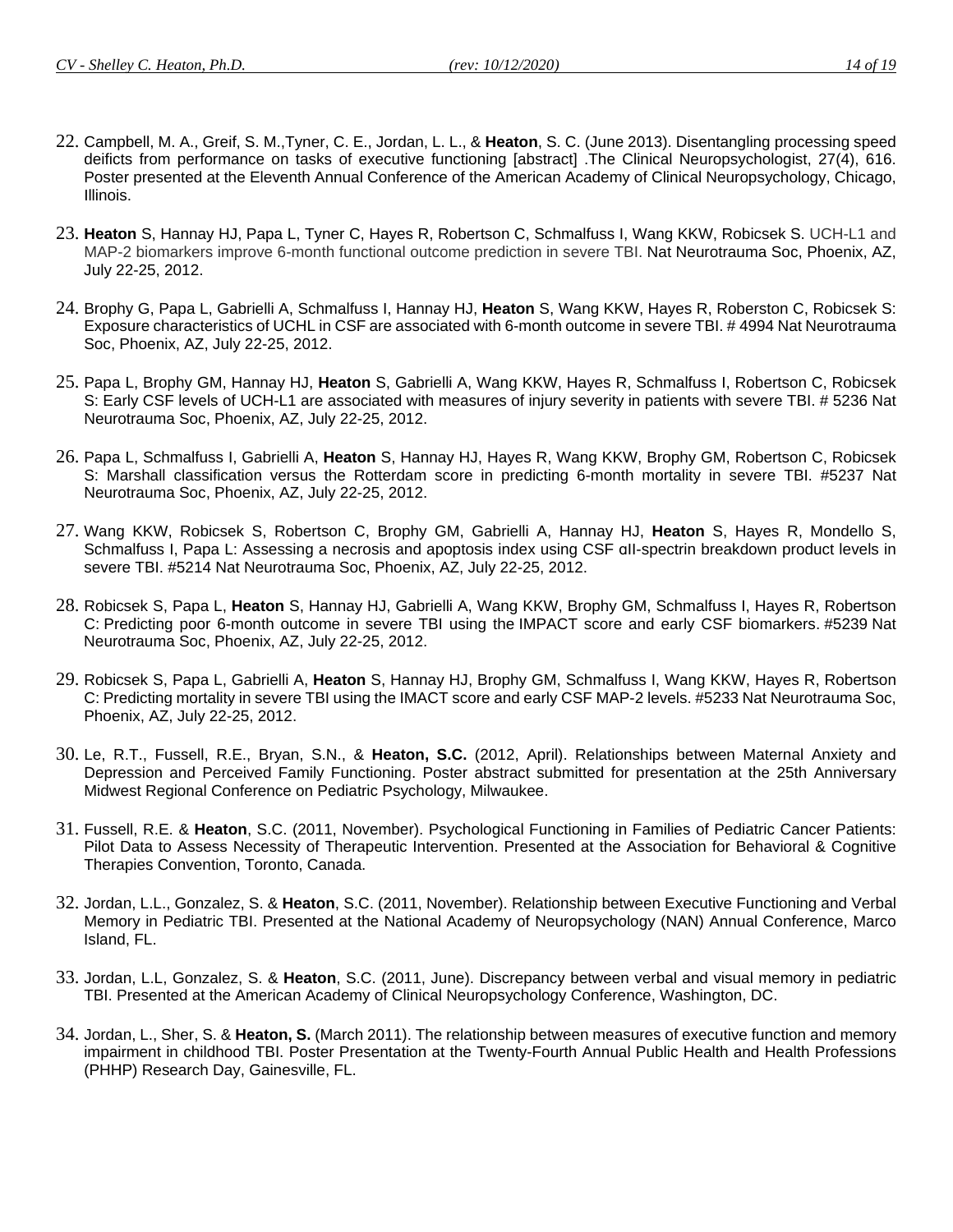- 
- 35. Cohen, M.L., **Heaton**, S.C., Ginn, N. & Eyberg, S.M. (2011, February). Parent-Child Interaction Therapy as a familyoriented approach to the management of behaviors following pediatric traumatic brain injury: A case report. Poster presentation at the 39th Annual Meeting of the International Neuropsychological Society, Boston, Massachusetts.
- 36. Watson, W., Hannay, H.J., Sirinek, J., Schmalfuss, I., Gabrielli, A., Robicsek, S. & **Heaton**, S.C. (2011, February). Replication & Extension of a Prognostic Model in Severe TBI. Poster presentation at the 39th Annual Meeting of the International Neuropsychological Society, Boston, Massachusetts.
- 37. Tyner, C. E., **Heaton**, S. C., Sadrameli, S., Sirinek, J., Markant, M. M., & Robicsek, S. A. (2011, February). Demographic factors predictive of attrition in adult severe traumatic brain injury research. Poster presentation at the 39th Annual Meeting of the International Neuropsychological Society, Boston, Massachusetts.
- 38. Jordan, L. & **Heaton**, S. (2011, February). The relationship between measures of executive function and academic achievement in childhood TBI. Poster Presentation at the Thirty-Ninth Annual Meeting of the International Neuropsychological Society. Boston, Massachusetts.
- 39. Watson, W., Hannay, J., Sirinek, J., Schmalfuss, I., Gabrielli, A., Robicsek, S., & **Heaton**, S. (2010, June). Replication and Extension of a Prognostic Model in Severe Traumatic Brain Injury. Presented at the annual National Neurotrauma Symposium, Las Vegas, NV.
- 40. McCann, S.J., Warner, T., **Heaton**, S., Eyler, F.D., & Behnke, M. (2010, May). Longitudinal Development of Executive Functioning in a Prospective Cohort of Children with Prenatal Cocaine Exposure (PCE): Latent Growth Curve Analysis. Poster presented at the Pediatric Academic Societies' Annual Meeting, Vancouver, BC.
- 41. **Heaton**, S.C. (2010, March). The Neuropsychology of ADHD as a Focus of Study or Comparison Group. Invited talk presented at the 20<sup>th</sup> Annual Butters-Kaplan West Coast Neuropsychology Conference entitled Advances in Pediatric Neuropsychology: From Toddlers Through School-Aged Children, San Diego, CA.
- 42. McCann, S., Warner, T., **Heaton**, S., Davis Eyler, F. & Behnke, M. (2010, February). Latent Growth Curve (LGC) Analysis of the Development of Working Memory (WM) and Set-Shifting Abilities in a Prospective,Longitudinal Cohort of Children with Prenatal Cocaine Exposure (PCE). Poster presentation at the annual meeting of the International Neuropsychological Society, Acapulco, Mexico.
- 43. **Heaton**, S.C. (2009, August). A Neuropsychological Approach to ADHD. Invited address presented at the American Psychological Association (APA) Convention, Toronto, ON.
- 44. Watson, W.D., Greenfeder, A., Alberto, J., Wishin, J., Hannay, J., **Heaton**, S.C. (2009, February). The Relationship between Early Glasgow Coma Scale (GCS) Scores and Later General Functional and Cognitive Outcome in Adult Severe Traumatic Brain Injury (TBI). Poster presentation at the annual meeting of the International Neuropsychological Society, Atlanta, GA.
- 45. **Heaton**, S.C., Reckess, G.Z., Wen, P., Waid-Ebbs, K., Donovan, N. Singeltary, F., Velozo, C. (2009, February). Concurrent Validity of the Computer Adaptive Measure of Functional Cognition for Traumatic Brain Injury (CAMFC-TBI). Poster presentation at the annual meeting of the International Neuropsychological Society, Atlanta, GA.
- 46. Sarah J. McCann, S.J., Patent, A., Alberto, J., **Heaton**, S.C. (2009, February). Examination of Attention-Deficit/Hyperactivity Disorder (ADHD) Symptom Ratings and Attention Test Performance in Childhood Traumatic Brain Injury (TBI) and ADHD: Evidence for TBI Subgroups. Poster presentation at the annual meeting of the International Neuropsychological Society, Atlanta, GA.
- 47. Kellison, I., **Heaton**, S.C., Waid-Ebbs, K., Wen, P., Velozo, C. (2009, February). Comparison of adult traumatic brain injury (TBI) patient and caregiver ratings of executive functioning on the Behavior Rating Inventory of Executive Function (BRIEF-A). Poster presentation at the annual meeting of the International Neuropsychological Society, Atlanta, GA.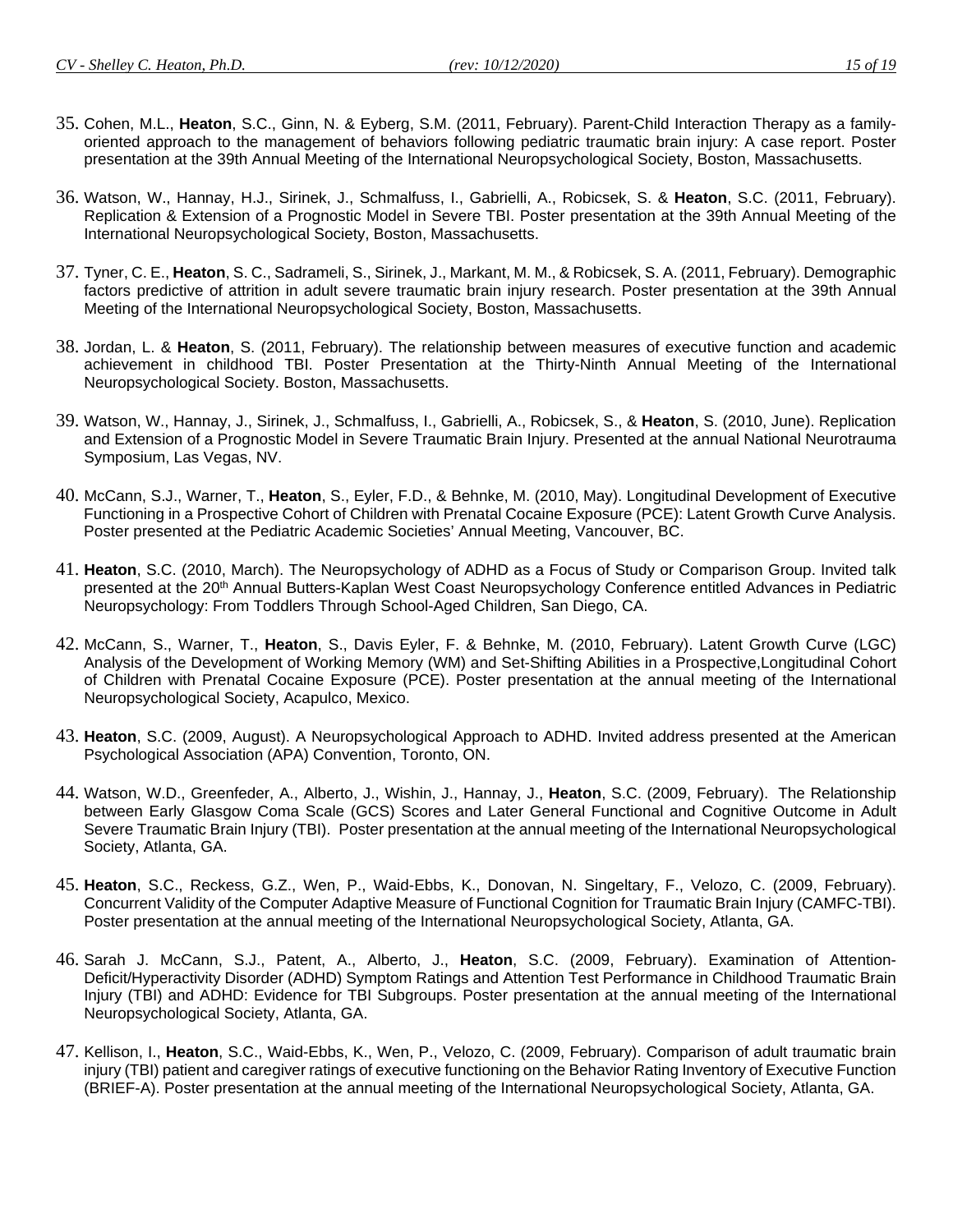- 48. Velozo, C.A., Duncan, P., Wang. J., Donovan, N., **Heaton**, S.C., Kendall, D., Kwon, S., Singletary, F.F., deLeon, R.P., Garretson, K., Jenkins, W., Agonis, J. (2009, May). Development of an Item Bank for a Computer Adaptive Measure of Functional Cognition for Stroke. Paper presented at the International Society for Pharmacoeconomics and Outcomes Research (ISPOR) 14th Annual International Meeting, Orlando, FL.
- 49. Velozo, C.A., Wen, P., **Heaton**, S.C., Waid-Ebbs, K., Donovan, N., Jenkins, W. (2009, February). Development of a Self/Proxy Report of Functional Cognition for TBI. Paper presented at the 27<sup>th</sup> VA Health Services Research and Development Service (HSR&D) National Meeting, Baltimore, MD.
- 50. Donovan, N., Velozo, C.A., Wen, P-S., **Heaton**, S.C., Waid-Ebbs, K.W. (2008, September). Item Level Psychometric Properties of the Social Communication Construct Developed for a Computer Adaptive Measure of Functional Cognition for Traumatic Brain Injury. Paper presented at the International Conference on Outcomes Measurement Program, Bethesda, MD.
- 51. Wen, P-S., Velozo C.A., **Heaton**, S.C., Waid-Ebbs, K., & Donovan, N.J. (2008, September). Comparison of patient, caregiver and health professional rating of a functional cognitive measure. Paper presented at the International Conference on Outcomes Measurement Program, Bethesda, MD.
- 52. Waid-Ebbs, J.K., Velozo, C., Shaw, L., Rosenbek, J., Kendall, D., & **Heaton**, S.C. (2008, May). *Creating a Novel Measure of Everyday Problem Solving for Individuals with TBI Using Rasch Analysis.* Paper accepted for presentation at the Association for Behavior Analysis (ABA) International Convention, Chicago.
- 53. Velozo, C.A., Wen, P., **Heaton**, S.C., Waid-Ebbs, K. and Donovan, N. (2008, March). *Psychometrics of a Functional Cognitive Item Bank for Traumatic Brain Injury*. Poster accepted for presentation at the Patient-Reported Outcomes Measurement Information System (PROMIS) Conference, Bethesda, MD.
- 54. **Heaton,** S., Boegehold, L. & Bloss, C. [Abstract] (2007). *The Profile of Attentional Functioning Following Pediatric Traumatic Brain Injury*. Developmental Neurorehabilitation, 10(4):269-70.
- 55. **Heaton**, S.C., Pedraza, O., Strand, M. & Loyden, J.J. (2007, February). *Confirmatory Factor Analysis of the Test of Everyday Attention for Children.* Presented at the International Neuropsychological Society Annual Meeting, Portland.
- 56. Kimberg, C., **Heaton**, S.C., Velozo, C., Donovan, N., Waid-Ebbs, J.K., & Wen, P. (2007, February). *Development of a Measure of Functional Cognition for Adult TBI*. Presented at the International Neuropsychological Society Annual Meeting, Portland.
- 57. Watson, W., Conway, T., & **Heaton**, S.C. (2007, February). *Prediction of Performance on "High Stakes" Measures of Reading Comprehension.* Presented at the International Neuropsychological Society Annual Meeting, Portland.
- 58. Selke, G.J., Fennell, E.B., **Heaton**, S.C., Reckess, G.Z., Foote, K.D. & Okun, M.S. (2007, February). *Development of an Integrative Approach to Psychological Intervention and Neuropsychological Assessment in Deep Brain Stimulation (DBS) for Childhood Dystonia: A Case Study.* Presented at the International Neuropsychological Society Annual Meeting, Portland.
- 59. Brophy, G., Pineda, J., Papa, L., Lewis, S., Valada, A., Hannay, J., **Heaton,** S.C., Liu, M.C., Aikman, J., Akle, V., Tepas, J., Wang, K., Robertson, C. & Hayes, R. [Abstract] (June 2006). *Biomarker kinetics in cerebrospinal fluid of traumatic brain injury patients.* Journal of Neurotrauma, 23(6), 1036.
- 60. Hahn, L., **Heaton**, S., Kimberg, C., & Hacker, S. [Abstract] (2006). *Attentional profiles in pediatric TBI and ADHD: A pilot study*. Journal of the International Neuropsychological Society, 12(S1), 209-210.
- 61. Kimberg, C., **Heaton**, S., Hahn, L., & Reed, S. (2006, February). *A pilot study comparing the attentional profile of autism spectrum disorders and ADHD*. Journal of the International Neuropsychological Society, 12(S1), 70.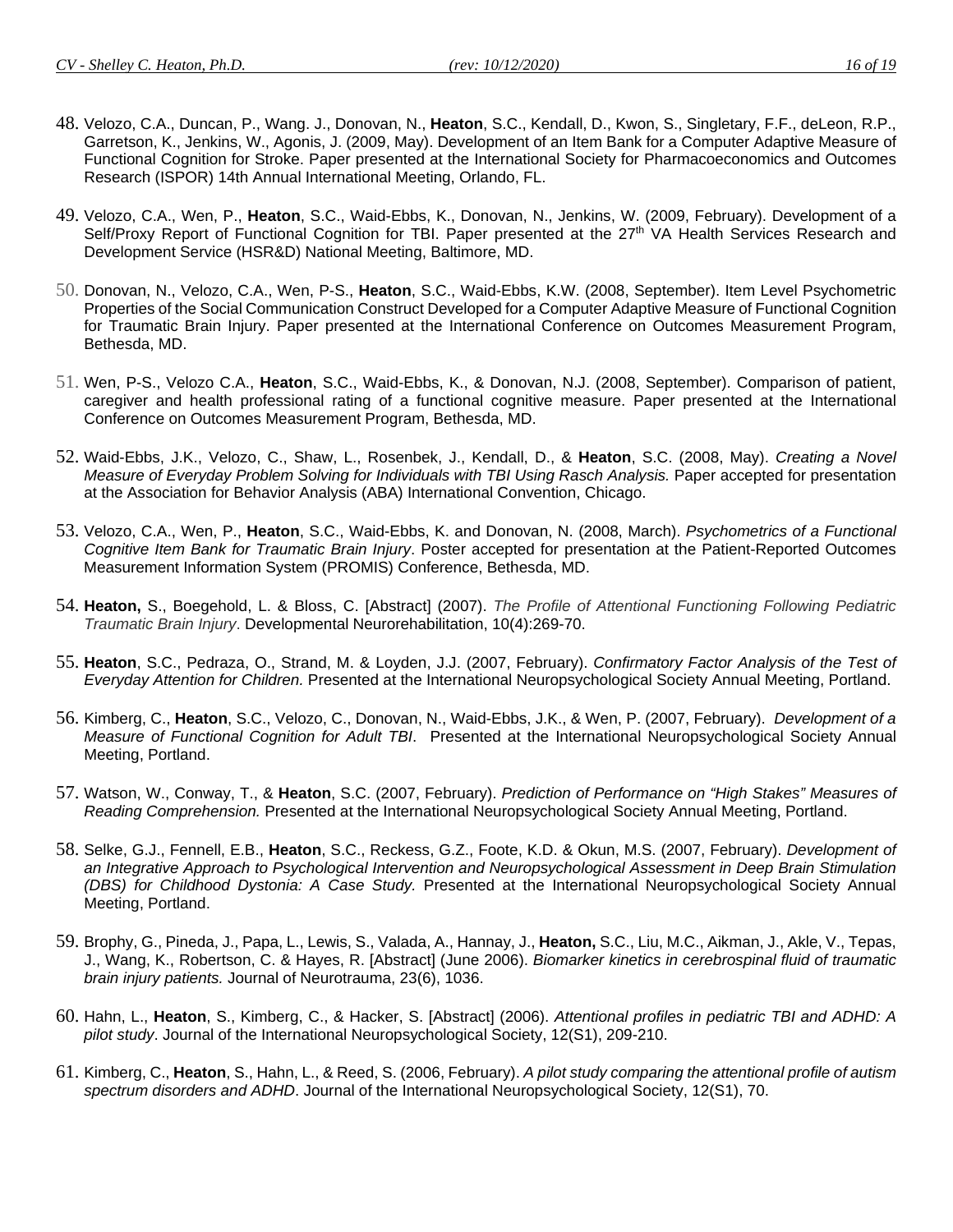- 62. Preston, A., **Heaton**, S., Fennell, E., Schwartz. T., & McCann, S. (2006). *ADHD, attention, and performance on tests of achievement*. Journal of the International Neuropsychological Society, 12(S1), 201.
- 63. Preston, A., **Heaton**, S., Selke, G., & Siddiqi, S. (2006, February). *Effects of ADHD medications on behavior and attentional test performance*. Journal of the International Neuropsychological Society, 12(S1),
- 64. Schwartz, T., Kaufman, J., Hahn, L., **Heaton**, S., & Benjamin, M. [Abstract] (2006). *Gender differences in the relationship between executive functioning and intellectual ability in healthy children.* Journal of the International Neuropsychological Society, 12(S1), 179.
- 65. Bowers, A., McCann, S., Watson, W., **Heaton**, S., & Johnson, J. (2006, April). *Evaluation of the BASC and CPRS in an ADHD Sample*. Poster session presented at the meeting of the National Child Health Conference, Gainesville, FL.
- 66. Hahn, L., Eisen, A., McGrath, R., Schaefer, C., Kaufman, J., & **Heaton**, S. (2006, April). *An Evaluation of the Psychometric Properties of the Separation Anxiety Assessment Scales*. Poster session presented at the meeting of the National Child Health Conference, Gainesville, FL.
- 67. Kimberg, C., **Heaton**, S., Hotchkiss, M., & Ferrera, D. (2006, April). *A Pilot Study Comparing Autism Spectrum Disorders and ADHD on Parent Ratings of Behavior*. Poster session presented at the meeting of the National Child Health Conference, Gainesville, FL.
- 68. Papa, L., Pineda J., Wang K., Lewis S., Demery, J., Heaton, S.C., Tepas, J., Hayes, R. (2005, May). *Levels of Alpha-II Spectrin Breakdown Products in Human CSF and Outcome After Severe Traumatic Brain Injury*. Presented at the Society for Academic Emergency Medicine Annual Meeting, New York.
- 69. Schroder, M.D. and Heaton, S.C. (2005, February). *Memory Function after Pediatric Traumatic Brain Injury: What's the Trouble?* Presented at the International Neuropsychological Society Annual Meeting, St. Louis.
- 70. Velozo, C. A., Piantieri, S., **Heaton, S. C.**, Coster, W., and Gribbins, D. (2004). *Developing a Computer Adaptive TBI*  Cognitive Measure Based on the ICF; Supporting Topic: development of ICF based assessment tools. Presented at the 10th Annual North American Collaborating Centre Conference on International Classification of Functioning, Disability and Health (ICF), Halifax, Nova Scotia.
- 71. Benjamin, M. L., **Heaton, S. C.**, Fennell, E. B., and Bower, A. (2004, February). *Pilot Data on the Relationship Between Brief Scales and Tests of Executive Functioning in Childhood TBI.* Presented at the International Neuropsychological Society Annual Meeting, Baltimore.
- 72. McAlister, L. E., **Heaton, S. C.**, Gribbins, D. M., and Robinson, M. (2004, February). *Predicting ADHD vs Non-ADHD Group Membership: A Comparison of the CPRS, CPT, and TEA-Ch*. Presented at the International Neuropsychological Society Annual Meeting, Baltimore.
- 73. Gribbins, D. M., **Heaton, S. C.**, Gustafson, J. K., and McAlister, L. E. (2004, February). *Conners' CPT vs CPT-II: ADHD Classification Accuracy*. Presented at the International Neuropsychological Society Annual Meeting, Baltimore.
- 74. **Heaton, S.C.** (2003, September). *The impact of TBI on the developing brain: What every teacher and clinician should know.* Invited speaker at the Brain Injury Association of Florida Annual Professional Educational Conference in Delray, Florida.
- 75. **Heaton, S. C.**, Fennell, E. B., Becker, D. A., Gribbins, D. M., & Puyana, O. E. (2003, February). *The relationship between attention and memory impairments in acute childhood traumatic brain injury.* Presented at the International Neuropsychological Society Annual Meeting, Hawaii.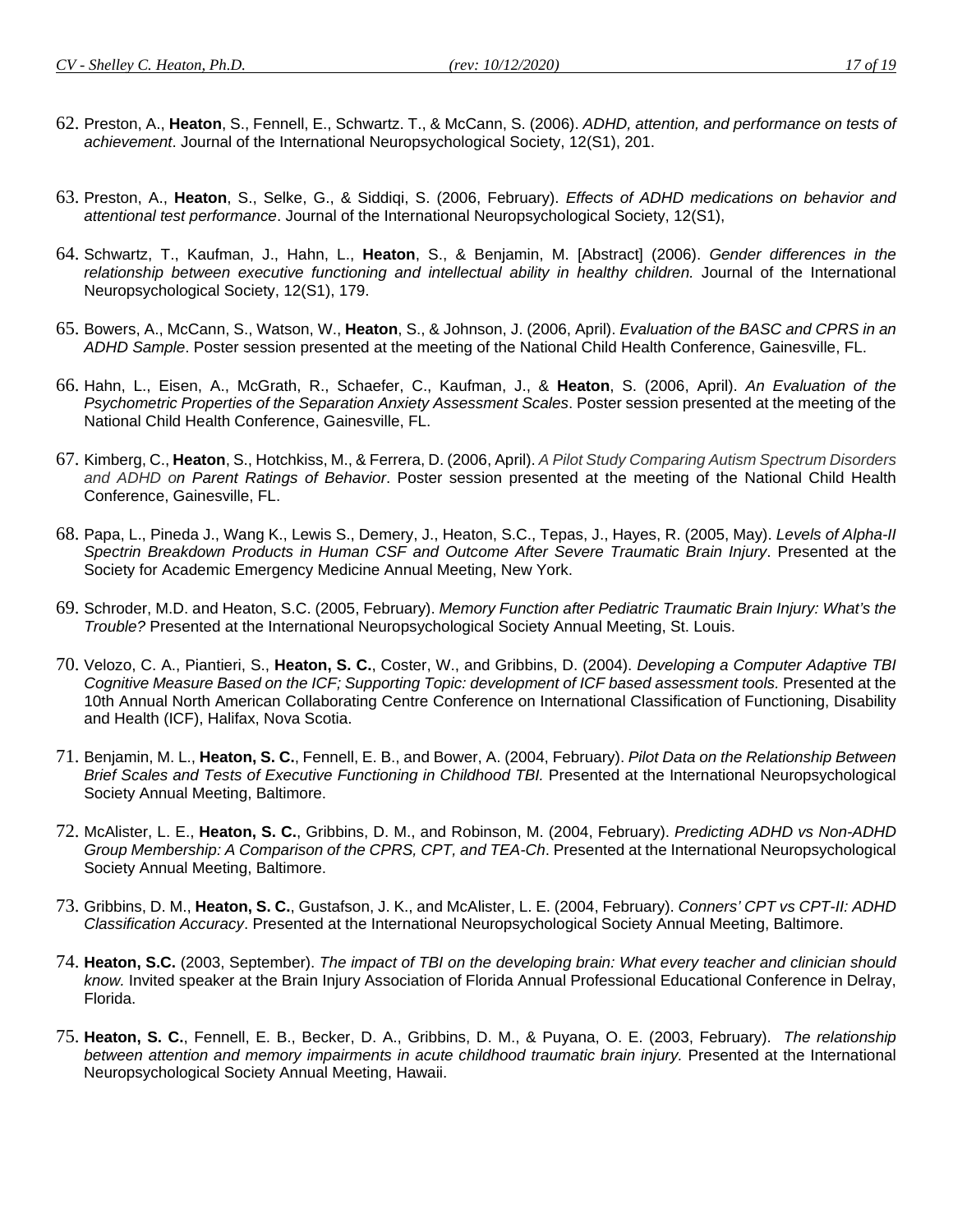- 
- 76. **Heaton, S. C.**, Jeste, D. V., Heaton, R. K., & Pedraza, O. (2003, February). *Adjusting neuropsychological performance*  for educational attainment: Impact on the classification of adult schizophrenia patients and healthy controls. Presented at the International Neuropsychological Society Annual Meeting, Hawaii.
- 77. **Heaton, S. C.**, Becker, D. A., Fennell, E. B., Puyana, O. E., & Gribbins, D. M. (2002, November). *Multidimensional impairments of attention following pediatric traumatic brain injury*. Presented at the joint International Neurotrauma Symposium and Annual National Neurotrauma Society Conference, Tampa.
- 78. Shenal, B. V., **Heaton, S. C.**, & Fennell, E. B. (2002, February). *A case comparison of attentional deficits following right and left thalamic tumors in two adolescents*. Presented at the International Neuropsychological Society Annual Meeting, Toronto.
- 79. Gill, N., Puyana, O. E., **Heaton, S. C.**, Fennell, E. B., & Johnson, J. H. (2002, March). *Visual and auditory sustained attention: Comparing children with ADHD to clinical controls*. Poster session presented at the Southeastern Psychological Association.
- 80. **Heaton, S. C.**, Fennell, E. B., & Johnson, J. H. (2001, April). *Preliminary study investigating the utility of the Test of Everyday Attention for Children (TEA-Ch) in differentiating ADHD from non-ADHD in a clinical setting*. Poster session presented at the Child Health Conference.
- 81. Jeste, D. V., Kinderman, S. S., Lindamer, L. A., Morris, S., **Heaton, S. C.,** & Palmer, B. W. (1997). *Psychosis in Late-Life*. Presented at the American Psychiatric Association Meeting.
- 82. Rockwell, E., Gladsjo, J. A., Lindamer, L., **Heaton, S. C.,** & Jeste, D.V. (1997). *Characterizing schizophrenia patients with dementia*. Poster session presented at the American Association of Geriatric Psychiatry.
- 83. Evans, J. D., Heaton, R. K., Paulsen, J. S., McAdams, L. A., **Heaton, S. C.,** & Jeste, D. V. (1996). *Schizoaffective disorder: A psychotic or affective illness?* Presented at the American College of Neuropsychopharmacology Annual Meeting.